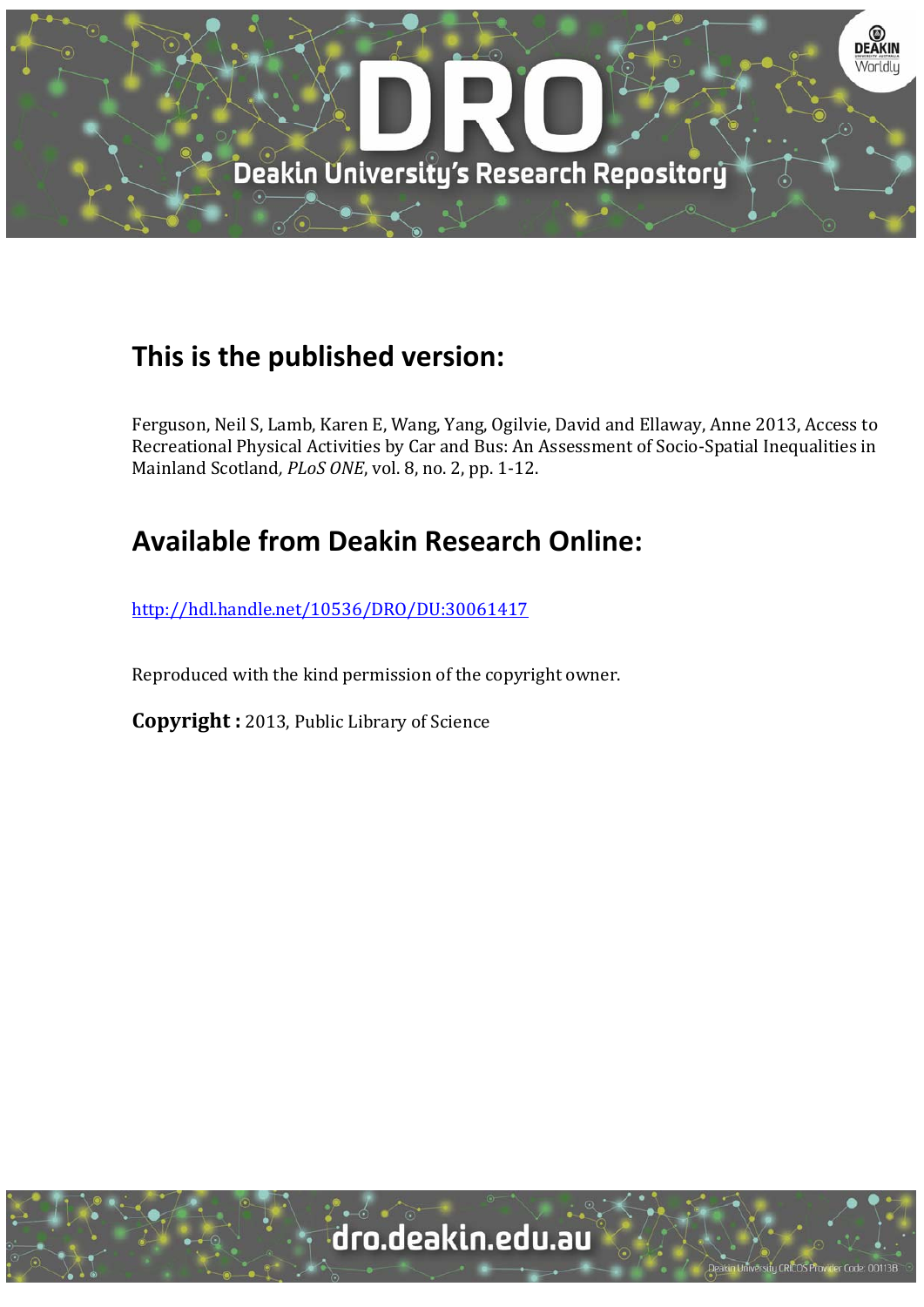# Access to Recreational Physical Activities by Car and Bus: An Assessment of Socio-Spatial Inequalities in Mainland Scotland

# Neil S. Ferguson<sup>1</sup>\*, Karen E. Lamb<sup>2</sup>, Yang Wang<sup>1</sup>, David Ogilvie<sup>3</sup>, Anne Ellaway<sup>2</sup>

1 Department of Civil and Environmental Engineering, University of Strathclyde, Glasgow, Scotland, United Kingdom, 2 Medical Research Council Social and Public Health Sciences Unit, Glasgow, Scotland, United Kingdom, 3 Medical Research Council Epidemiology Unit and United Kingdom Clinical Research Collaboration Centre for Diet and Activity Research (CEDAR), Cambridge Institute of Public Health, University of Cambridge, Cambridge, England, United Kingdom

## Abstract

Obesity and other chronic conditions linked with low levels of physical activity (PA) are associated with deprivation. One reason for this could be that it is more difficult for low-income groups to access recreational PA facilities such as swimming pools and sports centres than high-income groups. In this paper, we explore the distribution of access to PA facilities by car and bus across mainland Scotland by income deprivation at datazone level. GIS car and bus networks were created to determine the number of PA facilities accessible within travel times of 10, 20 and 30 minutes. Multilevel negative binomial regression models were then used to investigate the distribution of the number of accessible facilities, adjusting for datazone population size and local authority. Access to PA facilities by car was significantly  $(p<0.01)$  higher for the most affluent quintile of area-based income deprivation than for most other quintiles in small towns and all other quintiles in rural areas. Accessibility by bus was significantly lower for the most affluent quintile than for other quintiles in urban areas and small towns, but not in rural areas. Overall, we found that the most disadvantaged groups were those without access to a car and living in the most affluent areas or in rural areas.

Citation: Ferguson NS, Lamb KE, Wang Y, Ogilvie D, Ellaway A (2013) Access to Recreational Physical Activities by Car and Bus: An Assessment of Socio-Spatial Inequalities in Mainland Scotland. PLoS ONE 8(2): e55638. doi:10.1371/journal.pone.0055638

Editor: M. Maria Glymour, Harvard School of Public Health, United States of America

Received July 17, 2012; Accepted December 28, 2012; Published February 7, 2013

**Copyright:** © 2013 Ferguson et al. This is an open-access article distributed under the terms of the Creative Commons Attribution License, which permits unrestricted use, distribution, and reproduction in any medium, provided the original author and source are credited.

Funding: This study was funded by the National Prevention Research Initiative (www.npri.org.uk, G0701082), with support from the following organisations: Alzheimer's Research Trust; Alzheimer's Society; Biotechnology and Biological Sciences Research Council; British Heart Foundation; Cancer Research United Kingdom (UK); Chief Scientist Office, Scottish Government Health Directorate; Department of Health; Diabetes UK; Economic and Social Research Council; Engineering and Physical Sciences Research Council; Food Standards Agency; Health and Social Care Research and Development Office for Northern Ireland; Medical Research Council; The Stroke Association; Welsh Assembly Government; and World Cancer Research Fund. AE and KL are employed by the UK Medical Research Council in the Neighbourhoods and Health Programme (wbs U.1300.00.011.). DO is employed by the Medical Research Council and is also supported by the Centre for Diet and Activity Research (CEDAR), a UKCRC Public Health Research Centre of Excellence. Funding from the British Heart Foundation, the Economic and Social Research Council, the Medical Research Council, the National Institute for Health Research (NIHR), and the Wellcome Trust, under the auspices of the UK Clinical Research Collaboration, is gratefully acknowledged. The funders had no role in study design, data collection, and analysis, decision to publish, or preparation of the manuscript. The views expressed in this publication are those of the authors and not necessarily those of the Department of Health or other funders.

Competing Interests: The authors have declared that no competing interests exist.

\* E-mail: n.s.ferguson@strath.ac.uk

### Introduction

There is a growing body of evidence linking low levels of physical activity with obesity and a range of preventable chronic conditions, the prevalences of which are also known to increase with increasing deprivation [1]. The degree to which the built environment supports or constrains the adoption of a physically active lifestyle has emerged as an important public health consideration in recent years [2] reflecting the critical role that the design and configuration of transport and land use systems may play, alongside personal and social factors, in influencing levels of physical activity.

Physical activity (PA) may be undertaken for its own sake or in the course of doing something for another purpose, like walking or cycling to work [3]. There has been a good deal of interest in the role of the built environment in facilitating active travel, for example [4]. A related branch of research has focussed on the link between PA and access to amenities. These provide opportunities for PA in informal settings such as streets, parks and open spaces

or using formal recreational facilities (for example, swimming pools, tennis courts and sports centres) which provide specialised equipment, playing surfaces or other such provision.

A significant proportion of PA currently takes place in formal recreational facilities. In Scotland, for example, whilst 81% of adults participated in at least 10 minutes of physical activity in the previous 4 weeks in 2011 (and 39% of adults met recommended PA levels), 54% of men and 45% of women reported having participated in some form of sport and exercise. This was the most common form of PA for men and the second most common form of PA for women [5]. In England, sport and exercise was a significant contributor to the total amount of PA for adults meeting minimum recommended PA levels, particularly amongst younger age groups [6]. Participation in sport in both formal and informal settings was found to range from 61% in the most affluent areas of Scotland to 42% in the most deprived areas [7]. One possible explanation for the lower participation levels in more deprived areas is that there may be lower levels of accessibility to PA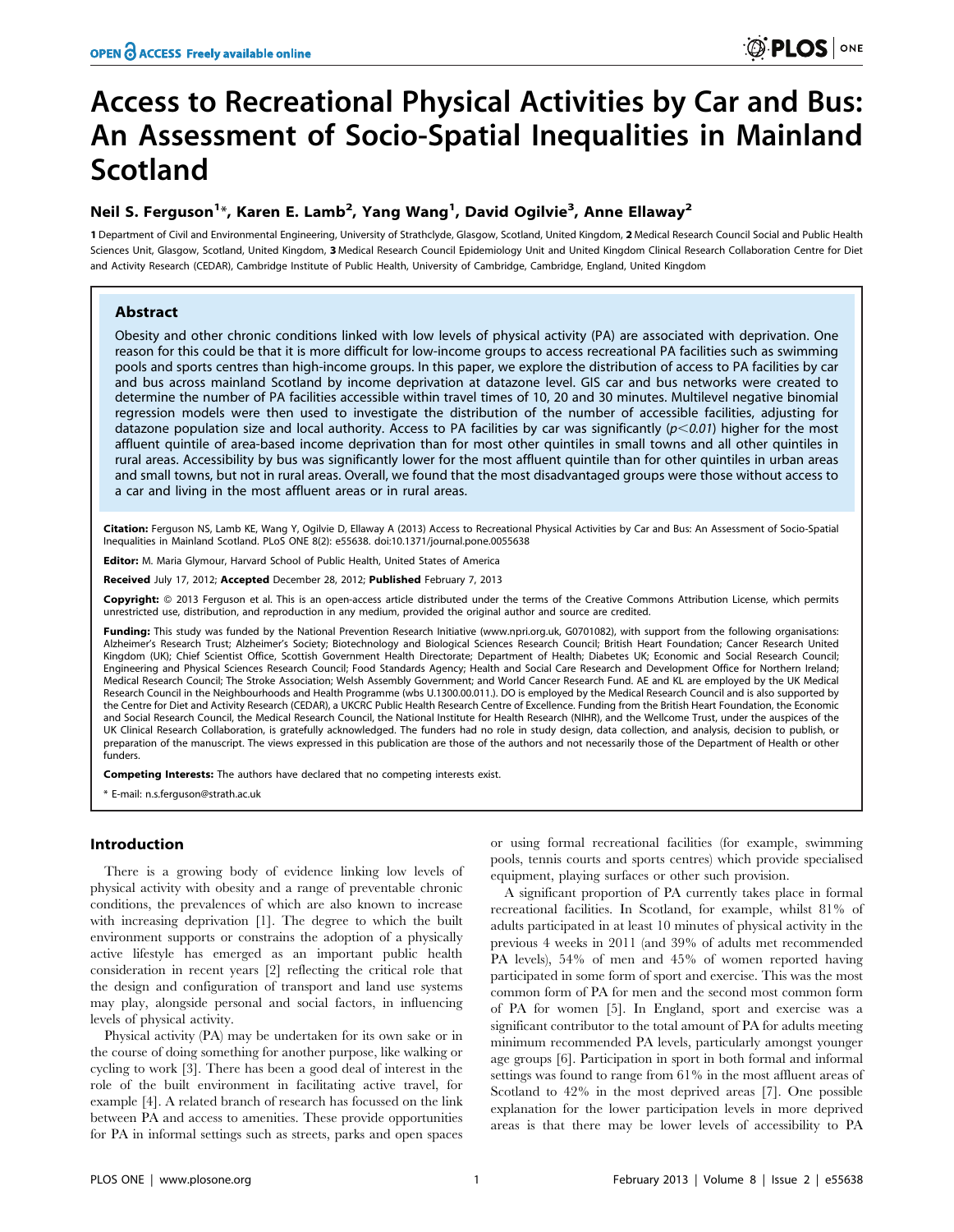facilities in poorer areas compared to more affluent areas, and that taking steps to improve access may increase participation and hence yield important health benefits.

To date, most research which has examined the association between socio-economic status and the accessibility of PA facilities has focussed on the availability of local or neighbourhood facilities, with neighbourhoods being defined using either small areal units following established administrative or statistical geographical boundaries or circular buffers. This research has been conducted in several different countries, in a variety of physical and social contexts and at different scales, and has employed different methods in sourcing and grouping facility data and in measuring accessibility. It is therefore not surprising that no clear pattern in results has emerged. Several US studies found lower socioeconomic neighbourhoods to be disadvantaged in terms of access to PA facilities [8–11]. In contrast, lower socio-economic status neighbourhoods were observed to have better access to gyms in a study conducted in Northern California [12]. In Europe, there was no evidence that the availability of sports and recreational facilities varied by neighbourhood socio-economic status in the city of Eindhoven in the Netherlands [13] whilst, in the Paris Region of France, the direction of this relationship was found to be dependent on facility type; for example, tennis courts were found to have a higher prevalence in high median income areas whilst the opposite was the case for athletics' facilities [14]. Finally, within the UK, a positive relationship was identified between the socio-economic status of an area and the availability of facilities in England [15], while in Scotland middle-income areas were found to have significantly better access to facilities than either low or high-income areas [16].

The accessibility of publicly-funded facilities has merited specific attention in the literature, reflecting the fact that public policy can be used to target resources on more deprived areas to provide facilities which would not otherwise be supplied by the private sector. Within one city – Glasgow, Scotland – Macintyre et al. [17] observed that public sports centres were more common in more deprived areas, and in a nationwide study across Scotland, the most affluent areas were found to contain fewer public facilities than other areas [16]. In contrast, in England, Hillsdon et al. [15] found a negative association between area deprivation index and the mean number of public facilities per head of population.

One limitation of the aforementioned studies is that any facility located outside the boundary of an arbitrarily defined area is deemed to be inaccessible. Some studies have used the road network distance to the nearest facility to measure accessibility [17–18]. A more comprehensive approach was adopted in Perth, Australia in which gravity-model-based accessibility measures were calculated for a variety of facility types using a road network distance decay function to weight facilities [19]. In this study, low socio-economic status areas were found to enjoy better access to gyms, sports centres and swimming pools but not golf courses.

To our knowledge there has been no research to date which has considered the accessibility of PA facilities using specific modes of transport. The research reported in this paper seeks to address this gap in the literature. Previously we have examined the association between area-based income deprivation and the availability of PA facilities within walking and cycling distance [20]. In general, we found that more affluent areas in Scotland were less well served. However, this offers only a partial view of the socio-spatial distribution of accessibility as it ignores those PA facilities that can be reached by motorised modes of transport. It is possible, for example, that lower levels of accessibility by walking and cycling are offset by higher levels of car accessibility in more affluent areas; and, if this were to be the case, those living in more affluent areas would be more likely to be in a position to take advantage of a higher level of car accessibility given that income is a strong predictor of household car ownership (see, for example [21]). Similarly, the accessibility offered by public transport can be expected to vary spatially and temporally and to depend on factors which relate to both the built environment and the socio-economic characteristics of the catchment population. It is therefore important to take motorised transport into account in order to more fully understand how the accessibility of PA facilities varies by socio-economic status.

The purpose of this paper is to examine how access to PA facilities by car and bus varies by area socio-economic status and across urban and rural areas in mainland Scotland. More specifically, we test the hypotheses that the most affluent areas enjoy the highest levels of accessibility to PA facilities by car and the lowest levels of accessibility by bus. Geographical Information System (GIS) car and bus transport networks were created and combined with spatially referenced population and PA facility datasets to model the distribution of access to PA facilities.

#### Methods

#### Study Area and Population Data

Although Scotland has around one third of the land mass it has less than 10% of the population of Great Britain with just over 5 million inhabitants. Most of the population live in and around the four largest cities of Glasgow, Edinburgh, Aberdeen and Dundee. Large areas of the rest of the country are sparsely populated.

The area used in this study comprised mainland Scotland, which excludes the Orkney and Shetland Islands and the Western Isles. This area was broken down into 6,412 datazones which are the smallest geographical unit routinely used for population statistics in Scotland [22]. For each datazone (DZ), three publicly available area-level variables were used: estimates of the resident population from the 2001 Census [23], the 2006 Scottish Index of Multiple Deprivation (SIMD) income domain scores [24] and the Scottish Executive six-fold Urban Rural Classification (URC) [25].

The 2001 Census was considered to be the most reliable source of population data. Although the updates to the 2001 Census population data have been published each year using data on births and deaths these updates are not reliable for all small areas across Scotland because of the effects of inward and outward migration. The population of DZs ranged from 477 to 2815 with a mean of 779.

The Scottish Government publishes relative deprivation scores for each DZ in seven domains, including current income, employment and crime, as well as an overall index of multiple deprivation [24]. We chose to use the current income domain score because the overall index reflects information on access to services which would be expected to be collinear with the dependent variable in our study. The current income domain score is calculated by dividing the number of adults and their dependents in receipt of financial welfare benefits within a DZ by the total population [24]. We then ranked DZs by their current income domain score in descending order and grouped them into quintiles  $(Q1 = \text{most afluent}, Q5 = \text{most deprived}).$ 

The URC system is based on settlement size and, for smaller settlements, drive time to settlements of more than 10,000 or more people. The classification system ranges from large urban areas to remote rural areas [25].

Table 1 shows the distribution of the study area population by URC and the income domain deprivation quintile. It can be seen that large urban areas have a disproportionately high number of individuals living in the most income deprived areas. This is also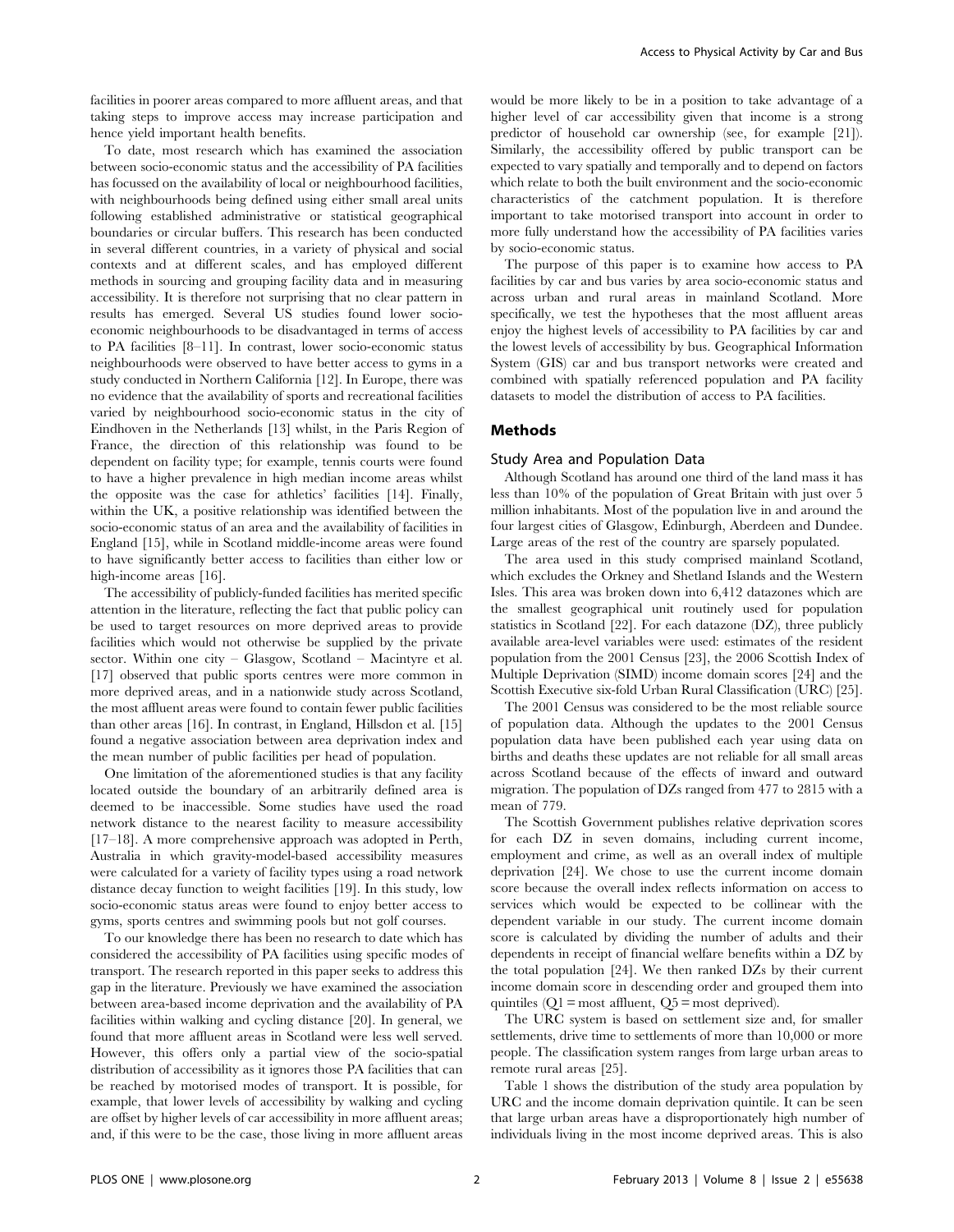Table 1. Number of datazones, population of mainland Scotland (2001) and percentage of total population by income deprivation and urban/rural classification.

|                                |            | <b>Urban Rural Classification</b> |       |            |                   |       |            |                                  |       |                       |         |                                  |            |         |                    |     |             |       |
|--------------------------------|------------|-----------------------------------|-------|------------|-------------------|-------|------------|----------------------------------|-------|-----------------------|---------|----------------------------------|------------|---------|--------------------|-----|-------------|-------|
| <b>Deprivation</b><br>Quintile |            | Large urban areas                 |       |            | Other urban areas |       |            | <b>Accessible small</b><br>towns |       | Remote small<br>towns |         | <b>Accessible rural</b><br>areas |            |         | Remote rural areas |     |             |       |
|                                | <b>DZs</b> | Pop'n                             | %     | <b>DZs</b> | Pop'n             | $\%$  | <b>DZs</b> | Pop'n                            | %     | <b>DZs</b>            | Pop'n   | %                                | <b>DZs</b> | Pop'n   | %                  |     | DZs Pop'n   | %     |
| (most<br>affluent)             | 511        | 413,901                           | 20.86 | 403        | 306.154           | 19.76 | 138        | 105,503                          | 22.86 | 19                    | 14,311  | 8.51                             | 175        | 135,752 | 24.19              | 46  | 34,049      | 12.53 |
| $\overline{2}$                 | 371        | 303,625                           | 15.30 | 301        | 231,331           | 14.93 | 103        | 80.749                           | 17.50 | 41                    | 31,254  | 18.58                            | 298        | 223,008 | 39.74              |     | 160 114,502 | 42.15 |
| 3 (middling)                   | 324        | 257.896                           | 12.99 | 414        | 321,459           | 20.75 | 148        | 113,127                          | 24.52 | 76                    | 58,053  | 34.50                            | 179        | 131,867 | 23.50              |     | 126 93,656  | 34.48 |
| 4                              | 465        | 374,708                           | 18.88 | 510        | 389,499           | 25.14 | 141        | 106,113                          | 23.00 | 59                    | 43,592  | 25.91                            | 75         | 58,924  | 10.50              | 28  | 20,585      | 7.58  |
| 5 (most<br>deprived)           | 783        | 634,490                           | 31.97 | 391        | 300,958           | 19.42 | 71         | 55,926                           | 12.12 | 30                    | 21,045  | 12.51                            | 15         | 11,683  | 2.08               | 11  | 8,850       | 3.26  |
|                                |            | 2,454 1,984,620                   | 100   | 2,019      | 1,549,401         | 100   | 601        | 461,418                          | 100   | 225                   | 168,255 | 100                              | 742        | 561,234 | 100                | 371 | 271.642     | 100   |

true of individuals living in deprivation category 3 in remote small towns, deprivation category 2 in accessible rural areas and deprivation categories 2 and 3 in remote rural areas. The percentage of the population living in the most deprived areas in small towns and rural areas is disproportionately low.

Over 60% of households living in the most deprived quintile of DZs and in large urban areas do not own a car or van (Table 2) [26]. This percentage decreases with increasing affluence. Nonetheless even in the most affluent parts of large urban areas just over 17% of households do not own a car. Although car ownership increases with increasing rurality and remoteness around 40% of households in the most deprived DZs in rural areas do not own a car. This figure decreases to around 8% of households in the most affluent DZs.

#### Recreational Physical Activity Facilities

A data set of all formal recreational PA facilities in Scotland, such as sports centres, football pitches and tennis courts, at June 2007 and their Ordnance Survey grid references [27] was obtained from sportscotland, the national agency for sport in Scotland [28]. As the data set did not contain details of opportunities to undertake physical activity in informal settings (e.g. parks and footpaths) the accessibility of opportunities of this

kind was not examined in this study. A full description of the compilation and characteristics of this data set is given by Lamb et al. [16]. The original data set contained 14,728 PA facilities which were grouped into 63 different classifications including both permanent facilities, such as football pitches, and other facilities used intermittently for PA, such as school and church halls designated as 'occasional sports halls'. In total, 359 facilities were omitted from the data set prior to the analysis because they were listed as closed or were assumed not to be open to the general public, such as football pitches used by professional teams. It was not uncommon for more than one PA facility to have the same grid references (e.g. swimming pool and weights room) indicating multiple facilities at a single location. Each individual facility was recorded separately in the data set.

Facilities were grouped into three categories of ownership: public, private and other. The 'public' category comprised those owned by local authorities, community enterprises, trusts and voluntary bodies; the 'private' category comprised those identified as private, club, commercial or hotel facilities; and the 'other' category comprised those found within schools and churches, universities and colleges and those within other workplaces.

Table 2. Total number of households and percentage which do not own a car (2001) by income deprivation and urban/rural classification.

|                                  |                   | <b>Urban Rural Classification</b> |                   |                          |                                  |                 |                              |                          |                           |                       |                    |                    |
|----------------------------------|-------------------|-----------------------------------|-------------------|--------------------------|----------------------------------|-----------------|------------------------------|--------------------------|---------------------------|-----------------------|--------------------|--------------------|
|                                  | Large urban areas |                                   | Other urban areas |                          | <b>Accessible</b><br>small towns |                 | <b>Remote small</b><br>towns |                          | Accessible rural<br>areas |                       | Remote rural areas |                    |
| <b>Deprivation</b><br>  Quintile | H/holds           | $\%$<br>without<br>a car          | H/holds           | $\%$<br>without<br>a car | H/holds a car                    | $\%$<br>without | H/holds                      | $\%$<br>without<br>a car | H/holds                   | %<br>without<br>a car | <b>H/holds</b>     | % without<br>a car |
| (most affluent)                  | 171,084           | 17.38                             | 114,575           | 9.29                     | 39,824                           | 8.78            | 6,498                        | 12.70                    | 46,919                    | 8.34                  | 12,942             | 8.72               |
| 2                                | 133.497           | 28.67                             | 96,037            | 20.78                    | 34,646                           | 18.30           | 13,489                       | 21.37                    | 89,863                    | 13.13                 | 42,954             | 14.19              |
| 3 (middling)                     | 129,587           | 40.82                             | 128,312           | 30.89                    | 45,155                           | 29.08           | 25,468                       | 30.66                    | 55,780                    | 21.71                 | 48,264             | 20.84              |
| 14                               | 168,625           | 48.82                             | 178.446           | 39.82                    | 45,327                           | 37.61           | 21,696                       | 38.74                    | 26,269                    | 32.05                 | 16,072             | 31.36              |
| 5 (most deprived)                | 292,168           | 63.89                             | 143,476           | 51.85                    | 27,866                           | 45.94           | 9,319                        | 52.52                    | 6,337                     | 43.96                 | 4,298              | 42.76              |

doi:10.1371/journal.pone.0055638.t002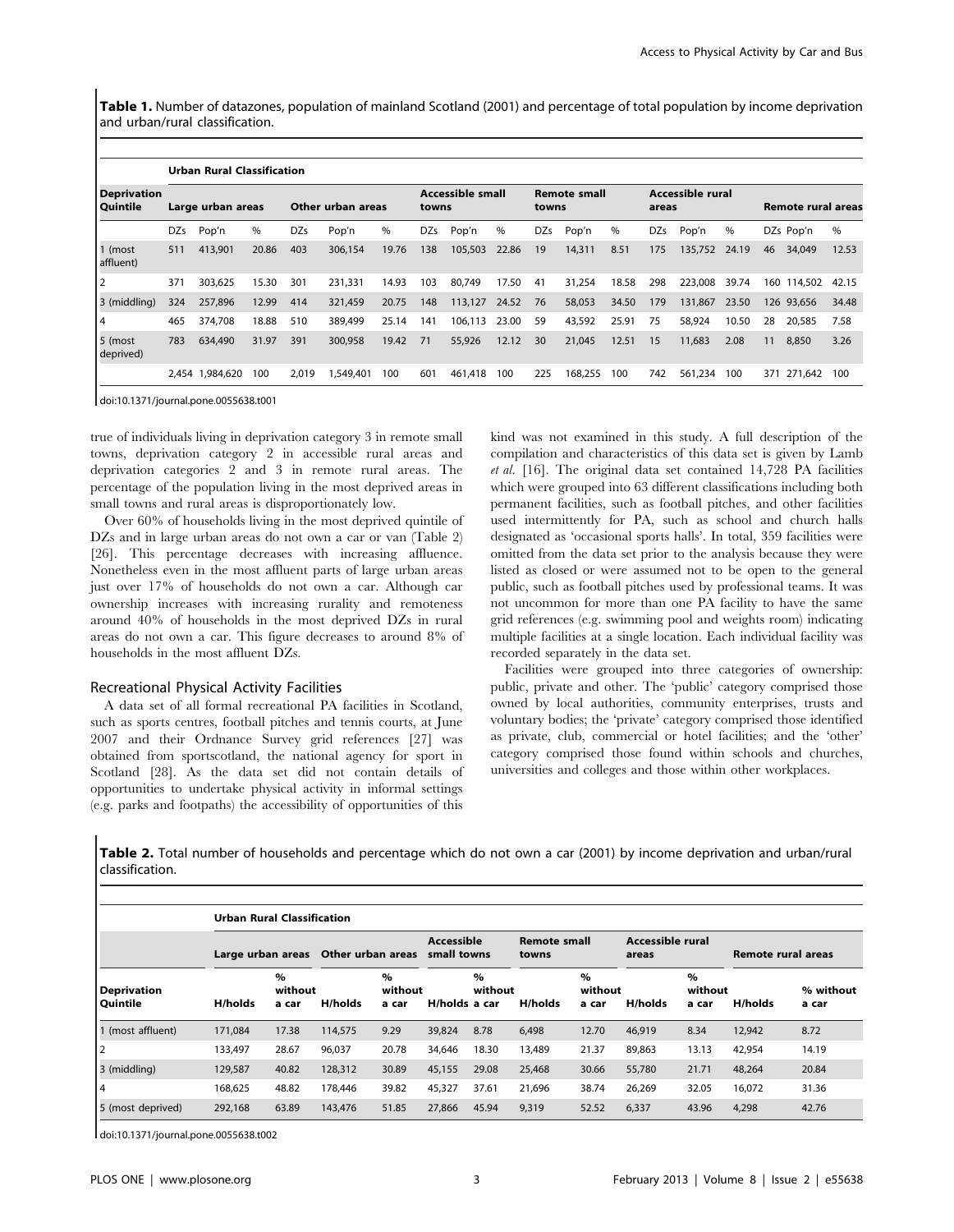#### Transport Networks

Car and bus networks were created using TransCAD version 5.0 [29]. Consideration was given to the creation of a public transport network which would incorporate bus, rail and other public transport modes such as the underground system in Glasgow. However, it became clear that nearly all facilities which were classed as being accessible by rail or other public transport modes were also deemed accessible by bus using the chosen measure of accessibility (see below) and so it was decided to concentrate solely on the development of a bus network to represent public transport accessibility.

The car and bus networks were based on the Ordnance Survey Mastermap Integrated Transport Network (ITN) Layer covering mainland Scotland [27]. The origins of journeys to PA facilities were taken to be the population weighted rather than the geometric centroids of DZs in order to guard against bias in the calculation of travel times [30]. The population weighted centroids of DZs and the locations of the PA facilities in the sportscotland dataset were imported into TransCAD, and dummy links were added to connect these point features to the nearest node on the ITN layer. Figure S1 illustrates part of the resulting GIS model for the city of Edinburgh.

The car network was designed to represent uncongested road conditions. Road links were classified by type (that is, motorway, A road, B road, minor road and local street), nature (that is, dual- or single-carriageway) and permitted direction (that is, one- or twoway) using attributes supplied with the ITN layer data. Roads were further classified into urban and rural areas by overlaying the road network with Scottish urban footprint boundary data. Uninterrupted flow speeds were then assigned to each category of road based on the expected speed limit of the road; for example, the speed assigned to an A class single carriageway was 48 km/h in urban areas and 97 km/h in rural areas. Time penalties were applied to left and right turning traffic movements at junctions to reflect the delay experienced by vehicles negotiating the geometry of the junction in accordance with values estimated by McDonald et al. [31].

The bus route system was created using timetable information obtained from the National Public Transport Data Repository [32]. This dataset contained details of all bus stop locations and scheduled bus journeys in mainland Scotland during a selected week in October 2007. Nodes were created on road links to represent the positions of bus stops in the road network. A macro, created using TransCAD's development platform, was used to identify unique routes, i.e. sets of scheduled journeys which followed a common sequence of bus stops. A total of 12,371 unique routes were identified and each route had one or more scheduled bus journeys associated with it. Routes were then mapped in TransCAD by taking the shortest path by distance on the road network between consecutive pairs of bus stops.

Two potential sources of error were identified in the development of the bus route system: (1) the incorrect ordering of stops in the original dataset and (2) mistakes or major inaccuracies in bus stop coordinates. A verification process was developed to identify and correct those errors that would have a significant effect on invehicle journey times or walk access to and from bus services. This involved examining the characteristics of the path taken by each route using a specially-written macro which identified routes that used a road link more than once. This characteristic was found to be indicative of one or the other type of error. Routes identified using this process were examined visually and, for each route, a decision was taken either to accept the mapped route or to modify the input data and recreate the route. The first type of error was addressed by manually editing the original data. Google Maps satellite images [33] showing bus stop locations were used to rectify the second type of error by identifying the correct location of the bus stop and editing the position of the stop in TransCAD. Errors were often found to be replicated across routes which reduced the time spent verifying the bus route system. A total of 430 routes were found to contain errors and were amended using this procedure.

Bus routes operating in four time periods – Wednesday (10:00 am to 4:00 pm, 7:00 pm to 9:00 pm and 9:00 pm to 10:00 pm) and Sunday (10:00 am to 4:00 pm) were selected to represent bus services on weekday inter-peak, weekday early evening, weekday late evening and weekend periods respectively. For each of these periods a bus network was created which incorporated the surrounding road network for access, egress and interchange trip stages. The route headway (i.e. the duration between scheduled services) within each selected time period was then calculated.

### Measurement of Accessibility

A variety of techniques to measure accessibility have been proposed (for reviews of the literature, see [34–36]). Simple measures of accessibility, such as travel time to the nearest facility, were rejected because of the diversity of PA facilities contained in the sportscotland dataset and the unrealistic nature of the underlying behavioural assumption  $-$  i.e. the assumption that individuals choose the nearest PA facility. Other approaches can be classified as location-based, person-based and utility-based methods. Although offering distinct advantages, the latter two methods place a higher information burden on the analyst which cannot always be met within the resource constraints of a project. As a result, we employed a location-based measure of accessibility which reflects the cumulative opportunity for individuals to reach PA facilities and takes the form:

where  $A_i$  is the accessibility at origin i (taken as the place of residence) to PA facilities at destinations  $j = 1$  to n,  $a_i$  is a count of the number of PA facilities at location  $j$ ,  $t_{ii}$  is the network travel time between i and j and  $f(t_{ii})$  is a function which is equal to 1 if facilities at  $j$  can be reached within a specified travel time threshold and 0 otherwise [35]. In other words, accessibility was taken to be the sum of PA facilities which can be reached from a given origin within a specified travel time. In order to explore how accessibility varied by travel time threshold, we employed thresholds of 10, 20 and 30 minutes in this study.

#### Analysis

A matrix of car and bus travel times between population weighted DZ centroids and PA facilities was determined, based on the assumption that travellers would select the shortest path by travel time. For the bus networks, the maximum number of transfers between bus services was limited to two and the maximum access and egress walk times were set at 30 minutes. Walk times and bus stop waiting times were unweighted with respect to in-vehicle travel time. No account was taken of the potential impact of topography or delays experienced at junctions or in crossing roads on walk times. Bus stop waiting times were estimated to be equal to half of the headway up to a maximum of five minutes. This was based on the assumption that passengers would have knowledge of bus timetables and would therefore schedule their travel to avoid excessive waiting times.

This matrix was used to compute the number of PA facilities (in total and broken down by ownership categories) which could be accessed within each travel time threshold from the centroid of each DZ. Accessibility by bus was determined for weekday interpeak, weekday evening and Sunday afternoon time periods. To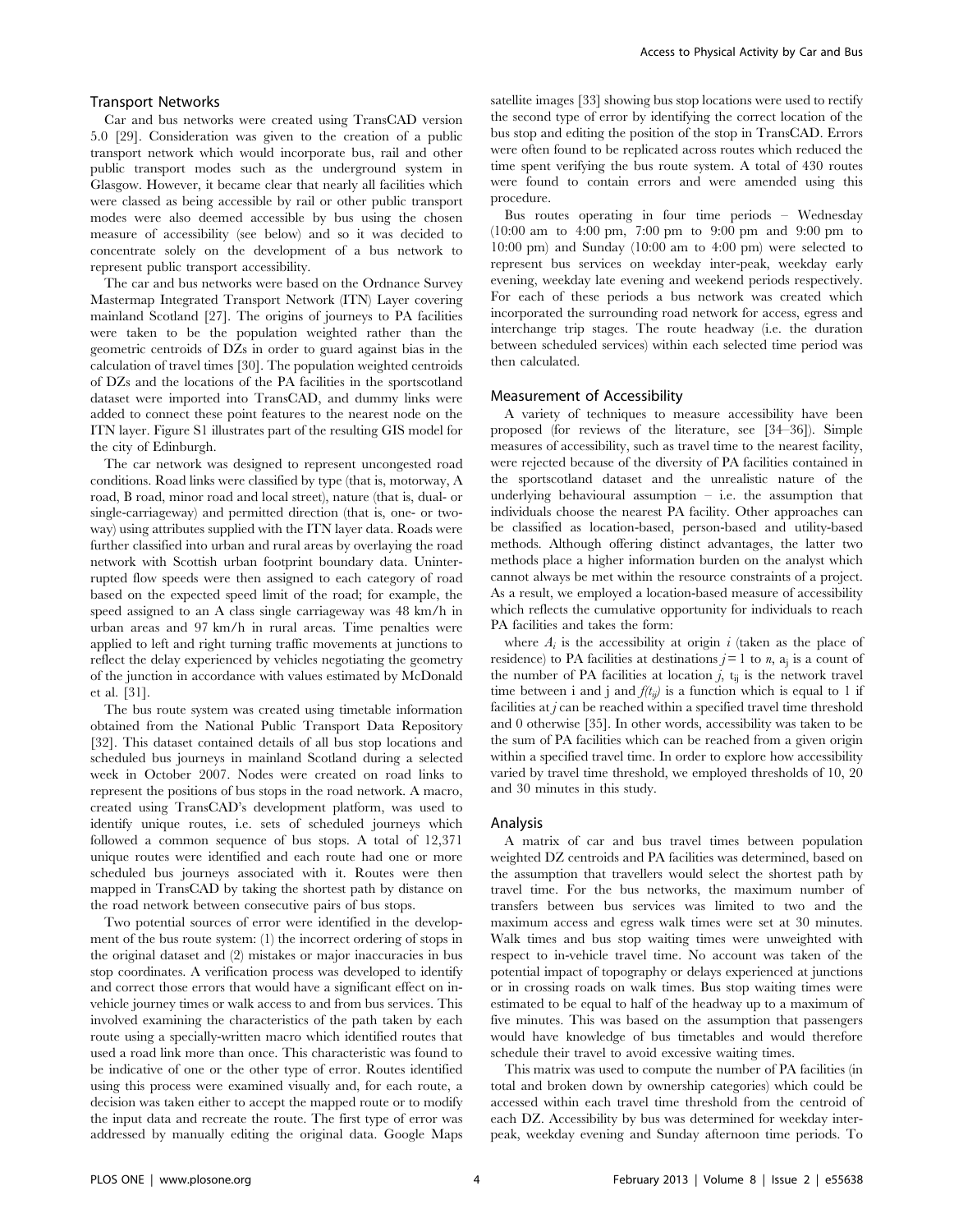account for the anticipated reduction in bus services later in the evening, two criteria were used to determine whether a facility was accessible in the weekday evening period. Firstly, the outward travel time to the facility in the early evening period was required to be less than the specified travel time threshold. Secondly, it had to be possible to make the return journey home in the late evening period in less than 30 minutes.

The median number of accessible facilities within each Income SIMD quintile and each URC category were then calculated. To take into account the effect of population density, we also adjusted the number of accessible facilities for the population of each DZ, as estimated from the 2001 Census, by calculating the median number of accessible facilities per 1,000 individuals. One limitation of our approach is that full account is not taken of the potential demand for PA facilities from the catchment area served by each facility [36]. This is an important consideration in situations where demand is likely to affect the quality of service offered by facilities – for example, high levels of demand could result in overcrowding of facilities at certain times or difficulty in booking preferred time slots. Methods to take this effect into account by adjusting accessibility for potential demand in the catchment areas of facilities have been proposed in the literature [37–39]. However, we decided against adjusting for population demand in this way because information relating to the capacity of facilities was not available. We also took the view that the potential demand arising from catchment areas defined using a travel time threshold (as is the case with cumulative opportunities measures) was likely to result in the over-adjustment of accessibility.

Multi-level regression models, which take into account the nesting of DZs within local authorities, were used to identify evidence of statistically significant associations between the number of accessible PA facilities and Income SIMD. An offset of the logarithm of the DZ population was used in the models. Initially Poisson regression models were fitted and the models checked for overdispersion in the outcome variable. Overdispersion occurs when the ratio of the mean to the variance is much greater than one. If overdispersion (taken, in our analysis, to occur when the ratio of mean to variance was greater than two) was found, then a negative binomial model – which has an additional parameter to adjust for overdispersion – was used.

A significant interaction was found between URC and Income SIMD. Separate models were therefore fitted for urban areas (consisting of URC categories 1 and 2: large urban areas and other urban areas), small town areas (URC categories 3 and 4: accessible small towns and remote small towns) and rural areas (URC categories 5 and 6: accessible rural areas and remote rural areas).

Moran's I permutation test was carried out to test the null hypothesis that there is no spatial autocorrelation between DZs sharing a common border. Where statistically significant spatial autocorrelation was detected, a spatial weighting variable based on that proposed by Lee and Neocleous [40] was included in the regression models. This variable is dependent on the response of adjacent DZs and is expressed as:

where  $y_i$  is the number of PA facilities accessible from DZ  $i$  and  $x_i$  is the total population in DZ i which was used as the offset in the modelling. Due to the presence of zero observations in some response variables, a correction factor of 0.5 was added to the variable. The weights are specified so that  $\omega_{ki}=1$  if areas  $(k, i)$ share a common border and zero otherwise.  $\omega_{kk} = 0$  for all k. Although the spatial weighting variable reduced the residual spatial autocorrelation, the correlation remained statistically significant in some cases. Therefore, a more conservative 99% level of significance was adopted in the analysis rather than the more conventional 95% level. All statistical analysis was conducted using R version 2.11.1 [41].

## Results

## Descriptive Statistics

Table 3 shows the unadjusted and population adjusted median, minimum and maximum number of PA facilities accessible within 10, 20 and 30 minute travel time thresholds by car from population weighted centroids of DZs. Overall, the median number of accessible facilities increased with increasing deprivation from the second most affluent quintile (Q2) to the most deprived quintile (Q5) of DZs for each travel time threshold examined. However, the level of accessibility afforded to DZs in the most affluent quintile  $(Q1)$  was higher than that for all but the most deprived quintile (Q5) for the 10 minute threshold and was higher than that for the second and third most affluent quintiles (Q2 and Q3) for the 20 and 30 minute thresholds. Overall, the median number of accessible facilities decreased with decreasing settlement size and increasing remoteness for all time thresholds considered.

Table 4 and Table 5 show the variation in accessibility by bus during the weekday inter-peak and weekday evening periods respectively. As expected, the median number of PA facilities accessible was considerably lower by bus than by car and accessibility by bus was higher during the weekday inter-peak time period than in the weekday evening period. The median number of accessible facilities increased with increasing deprivation from Q2 to Q5 for the 20 and 30 minute thresholds and from Q1 to Q4 for the 10 minute threshold. The accessibility of facilities from the most affluent quintile (Q1) was higher than Q2 for the 20 and 30 minute thresholds and also Q3 for the 30 minute threshold (weekday interpeak only).

Our results showed a large variation in the accessibility of PA facilities by car and bus within each deprivation quintile and urban rural category. Whilst some DZs in each category were very wellcatered for in terms of PA facilities, it was also clear that there were DZs with only a few accessible PA facilities. This is particularly the case for DZs in all income deprivation and urban/rural class outside large urban areas by bus and for remote areas and Q2 and Q3 by car.

#### Regression Models

Whilst the patterns for car and bus accessibility appear similar from the descriptive statistics, marked differences are shown in accessibility by these two modes of transport when looking at urban, small town and rural areas separately in the modelling which adjusted for population and random local authority effects (as well as spatial correlation, where appropriate). Figure 1 and Figure 2 show the adjusted rate ratios (RRs) with 99% confidence intervals (CIs) for PA facilities accessible by car and bus (weekday inter-peak) within a travel time of 10, 20 and 30 minutes. Rate ratios are the ratio of the rate of an event (i.e. the number of facilities per individual) for one group (for example, income deprivation quintile 2) relative to that for another group (income deprivation quintile 1). RRs greater than 1 indicate higher accessibility of facilities than the comparator category, which in this case was the most affluent quintile (Q1). (Table S1 and Table S2 present detailed model parameter estimates for car and bus respectively).

In urban areas, no statistically significant differences in accessibility by car were found between Q1 and the other deprivation quintiles. For small towns, Q3 had a significantly lower RR than Q1 within 30 a minute travel time by car, although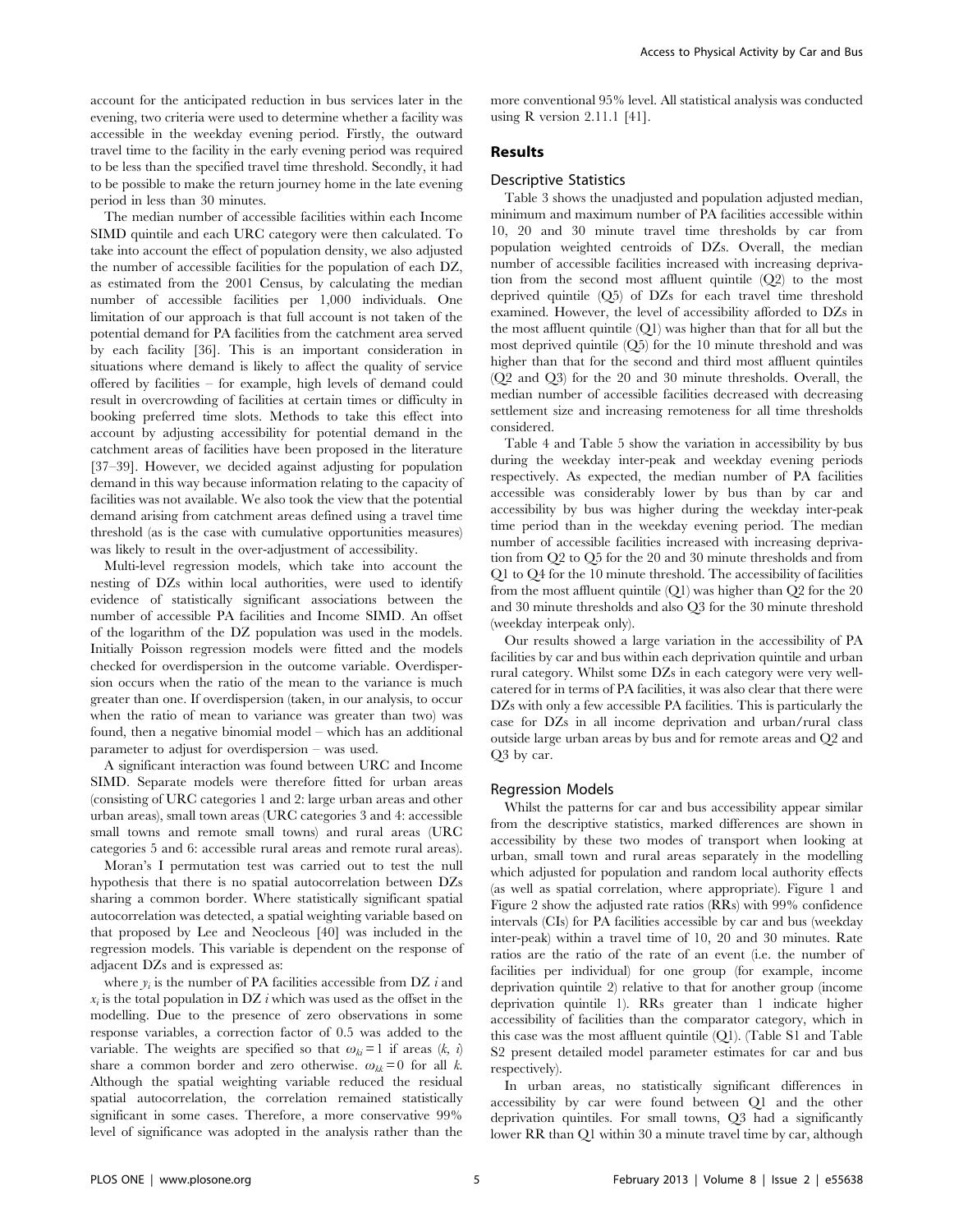Table 3. Unadjusted and population adjusted<sup>§</sup> median and range of number of recreational physical activity facilities within 10, 20 and 30 minutes travel time by car by income deprivation quintile and urban/rural classification.

|                            | 10 minutes        |                       | 20 minutes        |                        | 30 minutes        |                        |  |
|----------------------------|-------------------|-----------------------|-------------------|------------------------|-------------------|------------------------|--|
|                            | <b>Unadjusted</b> | <b>Adjusted</b>       | <b>Unadjusted</b> | <b>Adjusted</b>        | <b>Unadjusted</b> | <b>Adjusted</b>        |  |
| Deprivation Quintile       |                   |                       |                   |                        |                   |                        |  |
| 1 (most affluent)          | 271 (0, 1130)     | 350.6 (0, 2063.7)     | 1009 (0, 2342)    | 1354.2 (0, 4351.3)     | 2286.5 (12, 3837) | 2636.9 (17.1, 6702.2)  |  |
| 2                          | 142 (0, 1182)     | 189.4 (0, 2155.3)     | 538 (0, 2339)     | 714.9 (0, 4206.4)      | 1279.5 (1, 4105)  | 1679.1 (1.8, 7437)     |  |
| 3 (middling)               | 164 (0, 1203)     | 222.0 (0, 2237.7)     | 589 (0, 2344)     | 820.7 (0, 4234)        | 1533 (1, 4168)    | 2002.6 (1.1, 7281.8)   |  |
| 4                          | 243.5 (3, 1211)   | 332.5 (4.4, 1989.7)   | 1073 (3, 2370)    | 1411.7 (5.9, 4677.6)   | 2325 (4, 4223)    | 2910.8 (6.8, 7810.9)   |  |
| 5 (most deprived)          | 434 (7, 1196)     | 563.1 (7.1, 2208.6)   | 1666 (21, 2382)   | 2007.6 (21.6, 4378.7)  | 2774 (21, 4140)   | 3201.8 (24.6, 7039.5)  |  |
| Urban/rural classification |                   |                       |                   |                        |                   |                        |  |
| 1 (large urban)            | 763 (163, 1211)   | 911.2 (199.2, 2237.7) | 1896 (452, 2382)  | 2273.0 (397.9, 4677.6) | 2831 (702, 350.4) | 3310.8 (490.2, 6611.9) |  |
| 2 (other urban)            | 172 (24, 695)     | 227.9 (25.2, 1259.3)  | 733 (54, 2221)    | 981.4 (53.5, 4066.4)   | 2092 (60, 4233)   | 2661.0 (63.4, 7810.9)  |  |
| 3 (accessible small towns) | 103 (13, 992)     | 137.4 (14.3, 1467.4)  | 547 (32, 2325)    | 731.4 (35.9, 4351.3)   | 1671 (72, 4082)   | 2135.4 (79.1, 6425.1)  |  |
| 4 (remote small towns)     | 30 (14, 56)       | 38.0 (15.3, 97.6)     | 76 (20, 351)      | 98.4 (21.6, 530.7)     | 177 (21, 965)     | 246.1 (22.3, 1448.3)   |  |
| 5 (accessible rural)       | 54 (0, 927)       | 78.0 (0, 1363.2)      | 330.5 (6, 2282)   | 442.2 (8.8, 4023.2)    | 747 (53, 3961)    | 1095.6 (57.3, 7057.6)  |  |
| 6 (remote rural)           | 14 (0, 92)        | 18.8 (0, 154.9)       | 41 (0, 483)       | 56.1 (0, 743.5)        | 94 (1, 1626)      | 130.3 (1.1, 2552.6)    |  |

<sup>§</sup>The number of facilities per 1000 individuals.

doi:10.1371/journal.pone.0055638.t003

no clear trend is evident between the level of deprivation and the accessibility of facilities. Q2 to Q5 had significantly lower RRs than Q1 for the 10 minute threshold and Q2, Q3 and Q5 had significantly lower RRs than Q1 for the 20 minute threshold. In rural areas, Q2 to Q5 all had significantly lower RRs than Q1 at the 10, 20 and 30 minute car travel time thresholds, and the estimated RRs for Q5 were the lowest in each case.

For accessibility by bus in urban areas, Q2 to Q5 had significantly higher RRs than Q1, with a trend of increasing RR with increasing deprivation from Q1 to Q4. This was also the case for small towns for the 10 and 20 minute thresholds (with the exception that Q2 was not significantly different from Q1 using the 20 minute threshold). However, there were no significant differences between the RRs at the 30 minute threshold and no clear trend was evident. For rural areas, Q3 and Q4 were significantly higher than Q1 using the 10 minute threshold, but only Q4 was significantly higher than Q1 for the 20 minute threshold. No significant differences were detected at the 30 minute threshold.

Separate models were constructed for subcategories of facilities in public and private ownership the results of which are presented in Table 6 and Table 7 respectively. In general, these models

Table 4. Unadjusted and population adjusted<sup>§</sup> median and range of number of recreational physical activity facilities within 10, 20 and 30 minutes travel time by bus during the weekday inter-peak period by income deprivation quintile and urban/rural classification.

|                                   | 10 minutes        |                 | 20 minutes        |                   | 30 minutes        |                      |  |  |
|-----------------------------------|-------------------|-----------------|-------------------|-------------------|-------------------|----------------------|--|--|
|                                   | <b>Unadjusted</b> | <b>Adjusted</b> | <b>Unadjusted</b> | <b>Adjusted</b>   | <b>Unadjusted</b> | <b>Adjusted</b>      |  |  |
| <b>Deprivation Quintile</b>       |                   |                 |                   |                   |                   |                      |  |  |
| 1 (most affluent)                 | 1(0, 28)          | 1.3(0, 32.9)    | 19 (0, 543)       | 25.1(0, 731.1)    | 91(0, 1111)       | 117.6 (0, 2047.8)    |  |  |
| $\overline{2}$                    | 1(0, 28)          | 1.7(0, 37.6)    | 18 (0, 632)       | 23.3 (0, 971.6)   | 71 (0, 1256)      | 94.9 (0, 1859.1)     |  |  |
| 3 (middling)                      | 2(0, 26)          | 2.7(0, 34.9)    | 22(0, 550)        | 29.9 (0, 775.7)   | 83 (0, 1183)      | 113.6 (0, 1924.2)    |  |  |
| l 4                               | 3(0, 24)          | 3.4(0, 37.2)    | 34 (0, 517)       | 44.2 (0, 945.2)   | 125.5 (0, 1097)   | 164.0 (0, 2005.5)    |  |  |
| 5 (most deprived)                 | 2(0, 22)          | 3.1(0, 27.2)    | 44 (0, 378)       | 55.7 (0, 634.7)   | 200 (8, 894)      | 249.7 (9.7, 1683.6)  |  |  |
| <b>Urban/rural classification</b> |                   |                 |                   |                   |                   |                      |  |  |
| 1 (large urban)                   | 3(0, 28)          | 3.8(0, 37.6)    | 64 (0, 632)       | 80.8 (0, 971.6)   | 297 (11, 1256)    | 374.4 (18.9, 2047.8) |  |  |
| 2 (other urban)                   | 2(0, 20)          | 2.0(0, 31.9)    | 25 (0, 177)       | 32.8 (0, 319.4)   | 88 (2, 479)       | 115.6 (2.9, 845.7)   |  |  |
| 3 (accessible small towns)        | 2(0, 22)          | 2.4(0, 30.8)    | 19 (0, 133)       | 24.5 (0, 231.8)   | 68 (7, 558)       | 91.7 (9.2, 793.1)    |  |  |
| 4 (remote small towns)            | 2(0, 20)          | 3.1(0, 23.8)    | 13 (0, 38)        | 17.4 (0, 67)      | 22 (3, 78)        | 32.4 (3.1, 114.1)    |  |  |
| 5 (accessible rural)              | 1(0, 12)          | 1.4(0, 17.8)    | 7(0, 105)         | $10.1$ (0, 157.8) | 33 (0, 466)       | 44.4 (0, 646.5)      |  |  |
| 6 (remote rural)                  | 0(0, 12)          | 0(0, 17.5)      | 2(0, 46)          | 3.0(0, 71.3)      | 7(0, 105)         | 8.8 (0, 159.7)       |  |  |

<sup>§</sup>The number of facilities per 1000 individuals.

doi:10.1371/journal.pone.0055638.t004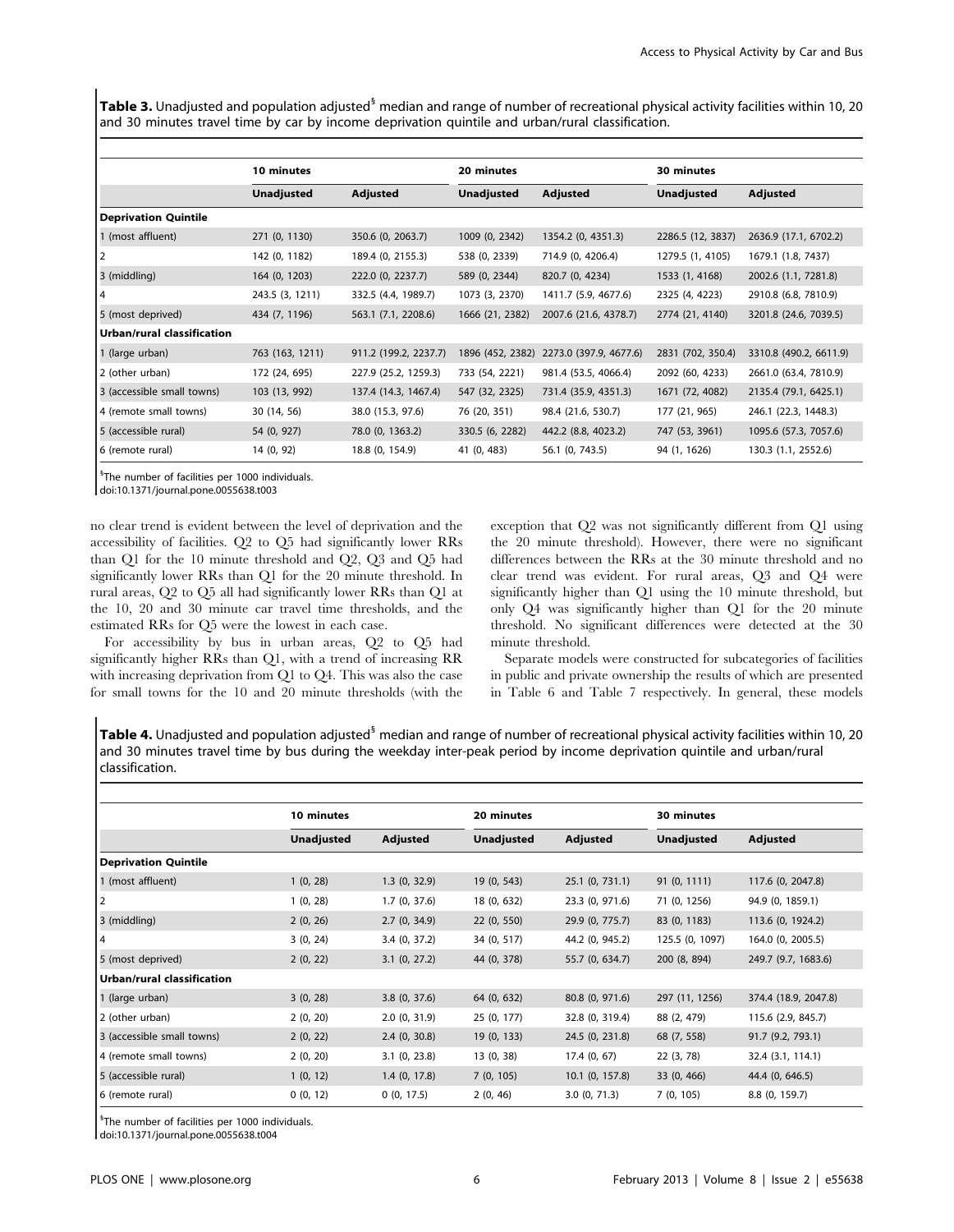Table 5. Unadjusted and population adjusted<sup>§</sup> median and range of number of recreational physical activity facilities within 10, 20 and 30 minutes travel time by bus during the weekday evening period by income deprivation quintile and urban/rural classification.

|                             | 10 minutes        |                 | 20 minutes        |                 | 30 minutes        |                     |  |
|-----------------------------|-------------------|-----------------|-------------------|-----------------|-------------------|---------------------|--|
|                             | <b>Unadjusted</b> | <b>Adjusted</b> | <b>Unadjusted</b> | <b>Adjusted</b> | <b>Unadjusted</b> | <b>Adjusted</b>     |  |
| <b>Deprivation Quintile</b> |                   |                 |                   |                 |                   |                     |  |
| 1 (most affluent)           | 1(0, 24)          | 1.3(0, 32.9)    | 14 (0, 525)       | 17.8 (0, 659.4) | 53 (0, 994)       | 70.1 (0, 1665.3)    |  |
| 2                           | 1(0, 24)          | 1.7(0, 33.4)    | 13 (0, 605)       | 16.5 (0, 867.4) | 45 (0, 1174)      | 57.5 (0, 1772.2)    |  |
| 3 (middling)                | 2(0, 22)          | 2.7(0, 32.0)    | 18 (0, 513)       | 24.1 (0, 723.6) | 55 (0, 1087)      | 72.7 (0, 1626.4)    |  |
| 4                           | 3(0, 26)          | 3.3(0, 44.8)    | 25 (0, 527)       | 33.6 (0, 963.4) | 82 (0, 997)       | 105.4 (0, 1822.7)   |  |
| 5 (most deprived)           | 2(0, 23)          | 3.1(0, 27.9)    | 34 (0, 316)       | 42.6 (0, 457.6) | 115 (1, 736)      | 150.0 (1.3, 1293.8) |  |
| Urban/rural classification  |                   |                 |                   |                 |                   |                     |  |
| 1 (large urban)             | 3(0, 26)          | 3.6(0, 44.8)    | 50 (0, 605)       | 64.2 (0, 958.2) | 175 (2, 1174)     | 223.9 (3.2, 1812.7) |  |
| 2 (other urban)             | 1(0, 20)          | 1.9(0, 31.8)    | 18 (0, 174)       | 23.9 (0, 316.9) | 59 (0, 393)       | 77.8 (0, 715.9)     |  |
| 3 (accessible small towns)  | 2(0, 22)          | 2.4(0, 30.5)    | 15 (0, 127)       | 19.5 (0, 221.6) | 38 (1, 372)       | 50.7 (1.9, 539.9)   |  |
| 4 (remote small towns)      | 2(0, 20)          | 3.0(0, 23.81)   | 12 (0, 38)        | 16.5(0, 65.1)   | 16(1, 73)         | 23.5 (1.0, 97.7)    |  |
| 5 (accessible rural)        | 1(0, 12)          | 1.4(0, 17.8)    | 4(0, 85)          | 4.8 (0, 137.2)  | 6(0, 268)         | 8.6(0, 509.5)       |  |
| 6 (remote rural)            | 0(0, 12)          | 0(0, 17.4)      | 1(0, 46)          | 1.9(0, 71.7)    | 2(0, 99)          | $3.1$ (0, 154.2)    |  |

<sup>§</sup>The number of facilities per 1000 individuals.

doi:10.1371/journal.pone.0055638.t005

produced similar results to those obtained from the models discussed above. One notable difference was observed between the accessibility of public and private facilities by bus in urban areas for the 10 minute threshold (but not for the 20 or 30 minute thresholds). For public facilities, Q2 to Q5 were found to have significantly higher RRs than Q1 with a trend of increasing RR with deprivation. In contrast, for private facilities, Q3 had a significantly higher RR than Q1 and Q5 had a significantly lower RR than Q1–Q3. Also, in rural areas, using the 10 minute bus threshold, we found that the RRs of public facilities were significantly higher in Q3 to Q5 than Q1, whereas no significant differences were detected in the RRs of private facilities.



Figure 1. Car access to PA facilities by income deprivation. Adjusted rate ratios and 99% confidence intervals of PA facilities which are accessible by car within a travel time of 10, 20 and 30 minutes of A. urban, B. small town and C. rural areas by income deprivation, 1 = most affluent (reference category) to 5 = most deprived. doi:10.1371/journal.pone.0055638.g001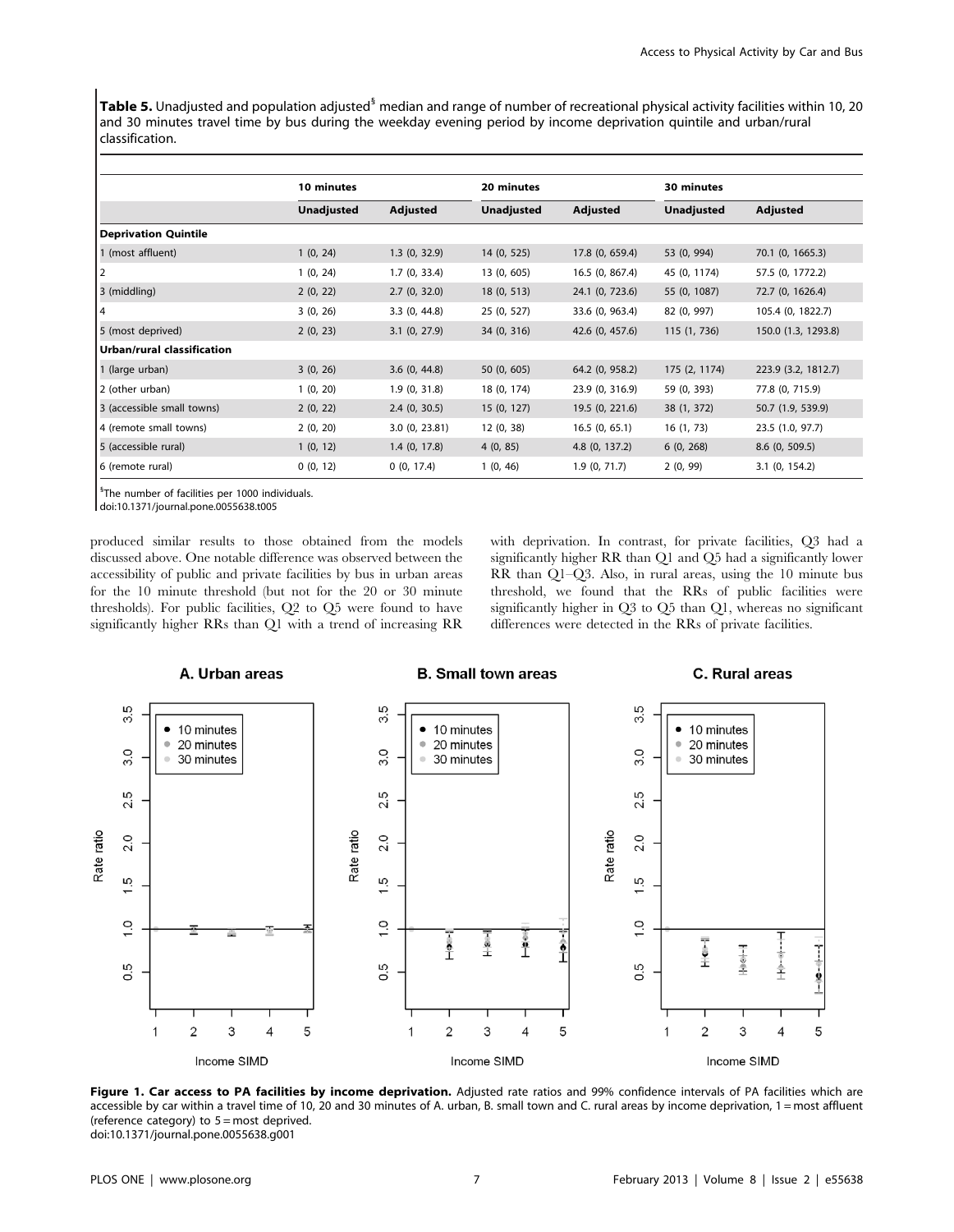

Figure 2. Bus access to PA facilities by income deprivation. Adjusted rate ratios and 99% confidence intervals of PA facilities which are accessible by bus within a travel time of 10, 20 and 30 minutes of A. urban, B. small town and C. rural areas by income deprivation, 1 = most affluent (reference category) to 5 = most deprived. doi:10.1371/journal.pone.0055638.g002

Table 6. Car access to public and private PA facilities by income deprivation.

| <b>Deprivation Quintile</b> | 10 minutes    |                      |                | 20 minutes           |               |              |                | 30 minutes           |               |              |                |              |
|-----------------------------|---------------|----------------------|----------------|----------------------|---------------|--------------|----------------|----------------------|---------------|--------------|----------------|--------------|
|                             | <b>Public</b> |                      | <b>Private</b> |                      | <b>Public</b> |              | <b>Private</b> |                      | <b>Public</b> |              | <b>Private</b> |              |
| (a) Urban                   | <b>RR</b>     | 99% C.I.             | <b>RR</b>      | 99% C.I.             | <b>RR</b>     | 99% C.I.     | <b>RR</b>      | 99% C.I.             | <b>RR</b>     | 99% C.I.     | <b>RR</b>      | 99% C.I.     |
|                             | $\mathbf{1}$  |                      | $\mathbf{1}$   |                      | $\mathbf{1}$  |              | $\mathbf{1}$   |                      | $\mathbf{1}$  |              | $\mathbf{1}$   |              |
| 2                           | 1.00          | (0.95, 1.04)         | 1.00           | (0.95, 1.05)         | 1.01          | (0.98, 1.05) | 1.02           | (0.98, 1.05)         | 1.00          | (0.96, 1.03) | 1.01           | (0.98, 1.04) |
| $\overline{3}$              | 0.97          | (0.92, 1.01)         | 0.97           | (0.93, 1.03)         | 1.00          | (0.97, 1.04) | 1.00           | (0.96, 1.04)         | 0.99          | (0.96, 1.02) | 1.00           | (0.97, 1.03) |
| 4                           | 0.99          | (0.95, 1.04)         | 0.99           | (0.95, 1.04)         | 0.97          | (0.94, 1.01) | 0.96           | $(0.93, 0.997)$ 0.97 |               | (0.95, 1.00) | 0.98           | (0.95, 1.01) |
| 5                           | 1.01          | (0.97, 1.05)         | 1.01           | (0.96, 1.06)         | 0.98          | (0.95, 1.02) | 0.97           | (0.94, 1.01)         | 0.98          | (0.95, 1.00) | 0.98           | (0.95, 1.01) |
| (b) Small Town              |               |                      |                |                      |               |              |                |                      |               |              |                |              |
|                             | $\mathbf{1}$  |                      |                |                      | $\mathbf{1}$  |              | $\mathbf{1}$   |                      | $\mathbf{1}$  |              | $\mathbf{1}$   |              |
| 2                           | 0.78          | (0.64, 0.95)         | 0.83           | (0.70, 0.99)         | 0.82          | (0.71, 0.96) | 0.81           | (0.69, 0.95)         | 0.88          | (0.77, 1.00) | 0.86           | (0.75, 0.99) |
| $\overline{3}$              | 0.81          | (0.68, 0.97)         | 0.88           | (0.75, 1.03)         | 0.83          | (0.72, 0.95) | 0.83           | (0.72, 0.95)         | 0.86          | (0.76, 0.97) | 0.86           | (0.76, 0.97) |
| 4                           | 0.82          | $(0.68, 0.996)$ 0.84 |                | $(0.71, 0.995)$ 0.89 |               | (0.77, 1.03) | 0.86           | (0.74, 1.00)         | 0.93          | (0.82, 1.06) | 0.91           | (0.80, 1.04) |
| 5                           | 0.79          | (0.63, 0.99)         | 0.84           | (0.68, 1.02)         | 0.82          | (0.69, 0.98) | 0.80           | (0.67, 0.95)         | 0.90          | (0.77, 1.05) | 0.88           | (0.76, 1.03) |
| (c) Rural                   |               |                      |                |                      |               |              |                |                      |               |              |                |              |
|                             | $\mathbf{1}$  |                      | $\mathbf{1}$   |                      | $\mathbf{1}$  |              | $\mathbf{1}$   |                      | $\mathbf{1}$  |              | $\mathbf{1}$   |              |
| 2                           | 0.71          | (0.56, 0.89)         | 0.77           | (0.62, 0.95)         | 0.70          | (0.58, 0.85) | 0.70           | (0.59, 0.85)         | 0.73          | (0.61, 0.88) | 0.74           | (0.62, 0.89) |
| $\overline{3}$              | 0.68          | (0.53, 0.88)         | 0.74           | (0.58, 0.93)         | 0.55          | (0.44, 0.67) | 0.58           | (0.47, 0.71)         | 0.56          | (0.46, 0.69) | 0.58           | (0.47, 0.70) |
| 4                           | 0.77          | (0.54, 1.10)         | 0.77           | (0.56, 1.07)         | 0.53          | (0.40, 0.72) | 0.54           | (0.40, 0.72)         | 0.56          | (0.42, 0.75) | 0.57           | (0.43, 0.76) |
| $5\phantom{.0}$             | 0.65          | (0.36, 1.19)         | 0.49           | (0.28, 0.85)         | 0.43          | (0.26, 0.71) | 0.36           | (0.22, 0.59)         | 0.48          | (0.30, 0.79) | 0.46           | (0.29, 0.74) |

Adjusted rate ratios and 99% confidence intervals for (a) urban, (b) small town and (c) rural areas.

doi:10.1371/journal.pone.0055638.t006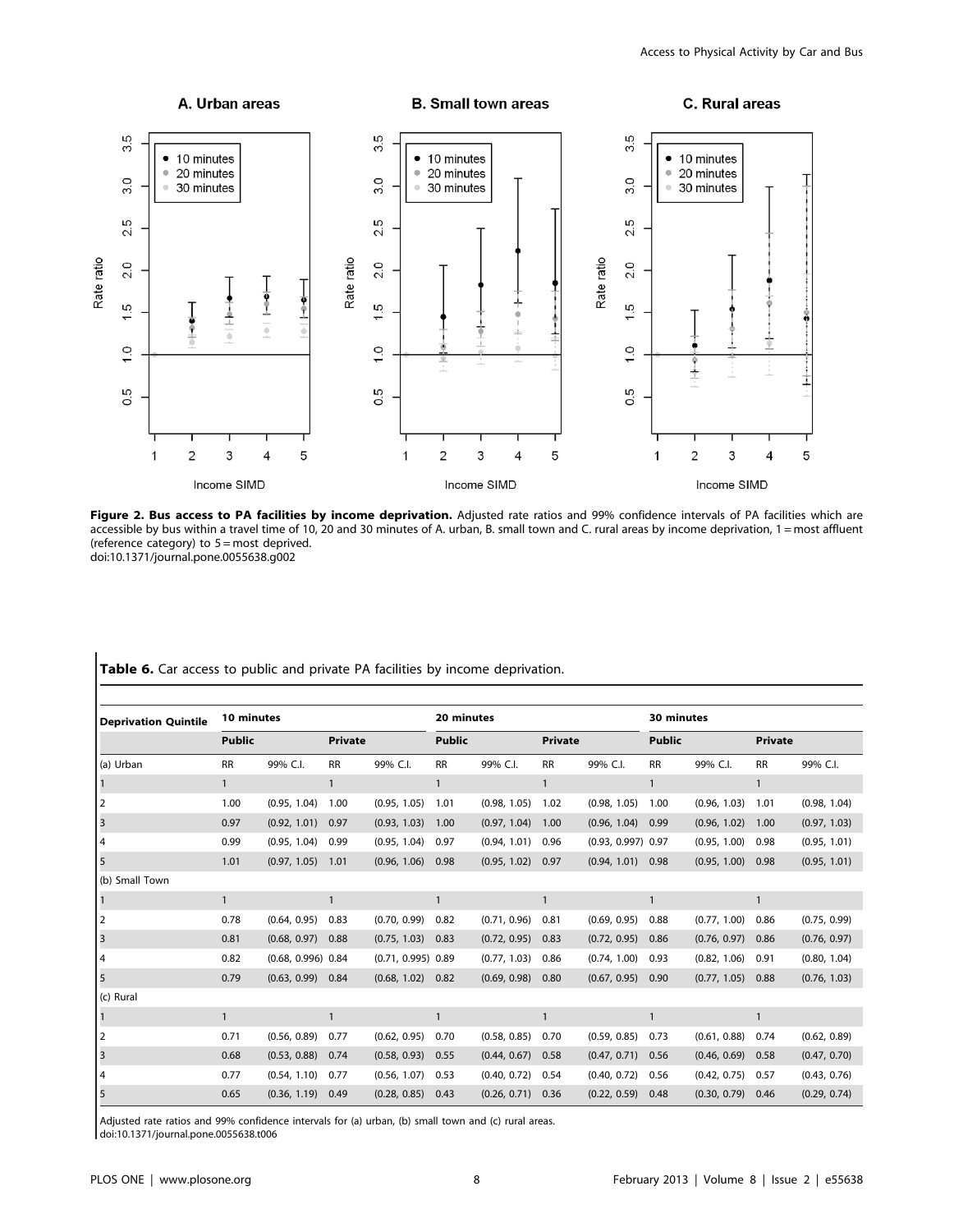Table 7. Bus access to public and private PA facilities by income deprivation.

| <b>Deprivation Quintile</b> | 10 minutes    |              |                |              | 20 minutes    |              |                |              | 30 minutes    |              |                |              |
|-----------------------------|---------------|--------------|----------------|--------------|---------------|--------------|----------------|--------------|---------------|--------------|----------------|--------------|
|                             | <b>Public</b> |              | <b>Private</b> |              | <b>Public</b> |              | <b>Private</b> |              | <b>Public</b> |              | <b>Private</b> |              |
| (a) Urban                   | <b>RR</b>     | 99% C.I.     | <b>RR</b>      | 99% C.I.     | <b>RR</b>     | 99% C.I.     | <b>RR</b>      | 99% C.I.     | <b>RR</b>     | 99% C.I.     | <b>RR</b>      | 99% C.I.     |
|                             | $\mathbf{1}$  |              | $\mathbf{1}$   |              | $\mathbf{1}$  |              | $\mathbf{1}$   |              | $\mathbf{1}$  |              | $\mathbf{1}$   |              |
| 2                           | 1.73          | (1.34, 2.23) | 1.23           | (0.99, 1.53) | 1.42          | (1.29, 1.57) | 1.27           | (1.14, 1.42) | 1.18          | (1.10, 1.26) | 1.13           | (1.05, 1.21) |
| 3                           | 2.04          | (1.59, 2.61) | 1.29           | (1.04, 1.61) | 1.60          | (1.45, 1.76) | 1.35           | (1.21, 1.51) | 1.25          | (1.17, 1.33) | 1.19           | (1.11, 1.27) |
| 4                           | 2.30          | (1.82, 2.91) | 0.99           | (0.79, 1.24) | 1.71          | (1.56, 1.88) | 1.40           | (1.26, 1.55) | 1.34          | (1.26, 1.42) | 1.26           | (1.18, 1.34) |
| 5                           | 2.46          | (1.95, 3.11) | 0.69           | (0.55, 0.88) | 1.64          | (1.49, 1.80) | 1.26           | (1.14, 1.40) | 1.32          | (1.24, 1.41) | 1.23           | (1.15, 1.32) |
| (b) Small Town              |               |              |                |              |               |              |                |              |               |              |                |              |
|                             | $\mathbf{1}$  |              | $\mathbf{1}$   |              | $\mathbf{1}$  |              | $\mathbf{1}$   |              | $\mathbf{1}$  |              | $\mathbf{1}$   |              |
| 2                           | 1.55          | (0.93, 2.59) | 2.14           | (1.15, 3.98) | 1.03          | (0.82, 1.29) | 1.27           | (0.99, 1.62) | 0.95          | (0.80, 1.14) | 1.03           | (0.85, 1.23) |
| 3                           | 1.65          | (1.04, 2.62) | 2.43           | (1.37, 4.31) | 1.20          | (0.98, 1.47) | 1.52           | (1.21, 1.90) | 1.03          | (0.88, 1.21) | 1.16           | (0.98, 1.38) |
| 4                           | 2.44          | (1.53, 3.91) | 2.34           | (1.29, 4.24) | 1.46          | (1.18, 1.80) | 1.53           | (1.21, 1.95) | 1.11          | (0.94, 1.32) | 1.14           | (0.96, 1.36) |
| 5                           | 1.95          | (1.11, 3.43) | 2.09           | (1.04, 4.17) | 1.40          | (1.09, 1.81) | 1.48           | (1.11, 1.97) | 1.01          | (0.82, 1.24) | 1.09           | (0.88, 1.36) |
| (c) Rural                   |               |              |                |              |               |              |                |              |               |              |                |              |
|                             | $\mathbf{1}$  |              | $\mathbf{1}$   |              | $\mathbf{1}$  |              | $\mathbf{1}$   |              | $\mathbf{1}$  |              | $\mathbf{1}$   |              |
| 2                           | 1.39          | (0.89, 2.16) | 0.93           | (0.57, 1.52) | 1.03          | (0.75, 1.42) | 0.97           | (0.72, 1.29) | 0.86          | (0.65, 1.14) | 0.83           | (0.65, 1.06) |
| 3                           | 1.97          | (1.26, 3.09) | 1.10           | (0.66, 1.82) | 1.49          | (1.05, 2.12) | 1.28           | (0.93, 1.76) | 1.07          | (0.79, 1.47) | 1.05           | (0.80, 1.39) |
| 4                           | 3.15          | (1.90, 5.22) | 1.02           | (0.53, 1.97) | 1.85          | (1.15, 2.98) | 1.31           | (0.85, 2.01) | 1.34          | (0.87, 2.07) | 1.10           | (0.75, 1.62) |
| 5                           | 2.15          | (1.14, 5.50) | 0.29           | (0.05, 1.83) | 1.94          | (0.89, 4.22) | 1.02           | (0.49, 2.13) | 1.41          | (0.68, 2.91) | 0.89           | (0.47, 1.71) |

Adjusted rate ratios and 99% confidence intervals for (a) urban, (b) small town and (c) rural areas.

doi:10.1371/journal.pone.0055638.t007

#### Discussion and Conclusions

In this study we found that in absolute terms, the accessibility by car of recreational PA facilities in Scotland greatly exceeded that by bus, and that this difference was more pronounced for lower travel time thresholds where access and egress times constituted a greater proportion of total bus travel time. We also found that remote areas and, to a lesser extent, accessible rural areas had fewer opportunities to access PA facilities than urban areas and accessible small towns.

Our regression models showed that accessibility by car was significantly  $(p<0.01)$  higher for the most affluent quintile of areabased income deprivation than for most other quintiles in small towns and all other quintiles in rural areas, but this was not the case in urban areas. In contrast, access to PA facilities by bus for the most affluent quintile was significantly lower than that for other quintiles in urban areas and small towns, but not in rural areas. With the exception of access by car in urban areas and bus in rural areas, these results are consistent with the twin hypotheses that the most affluent areas enjoy the best access to PA facilities by car but the poorest access to these facilities by bus compared to other deprivation quintiles within each particular urban/rural class modelled in this paper.

When we sub-categorised PA facilities by ownership, we did not find any significant difference between private and public PA facility accessibility except for the lowest travel time threshold for bus in urban areas. It might be hypothesised that as a consequence of market forces private facilities are more likely to be located close to more affluent areas and that public policy would seek to redress this imbalance by locating public facilities in more deprived areas. Proximity by distance is closely related to access by bus within 10 minutes since our assessment of total journey time took into account access, egress and bus stop waiting times as well as in-vehicle time. Our results, which take into account the effect of population density, are consistent with this hypothesis to the extent that access to public facilities increased with increasing deprivation, whereas access to private facilities was significantly lower in the most deprived areas than in the more affluent quintiles.

In previous analysis we found that those living in 'middling' income areas enjoyed better access to PA facilities within the DZ of residence than those living in either low or high-income areas, after adjusting for population density, urbanicity and local authority [16]. When we then examined the accessibility of facilities within walking and cycling distance we found, in general, that low and middling income areas experienced similar levels of accessibility and that the most affluent areas had poorer access than other areas [20]. We also found that the accessibility gap between the most affluent and other areas became less pronounced with higher travel time thresholds and for cycling in comparison with walking. This shows that any apparent disadvantage experienced by the most deprived areas in comparison with middling income areas can be readily overcome within a relatively short travel time or distance. Furthermore, in this paper our results for car accessibility reveal that a journey of 10 minutes is sufficient to remove any differences in accessibility by area-based income deprivation in urban areas and to provide higher levels of accessibility in small towns and rural areas. This shows the degree to which the relative accessibility of PA facilities is sensitive to small changes in travel time threshold by walking and cycling or to choosing to travel by car for even short journeys.

With reference to the wider literature, to the best of our knowledge the only comparable research was that undertaken in metropolitan Perth, Western Australia which found that low socioeconomic status (SES) areas enjoyed better road network access to PA facilities than high SES areas [19]. Clearly, the apparent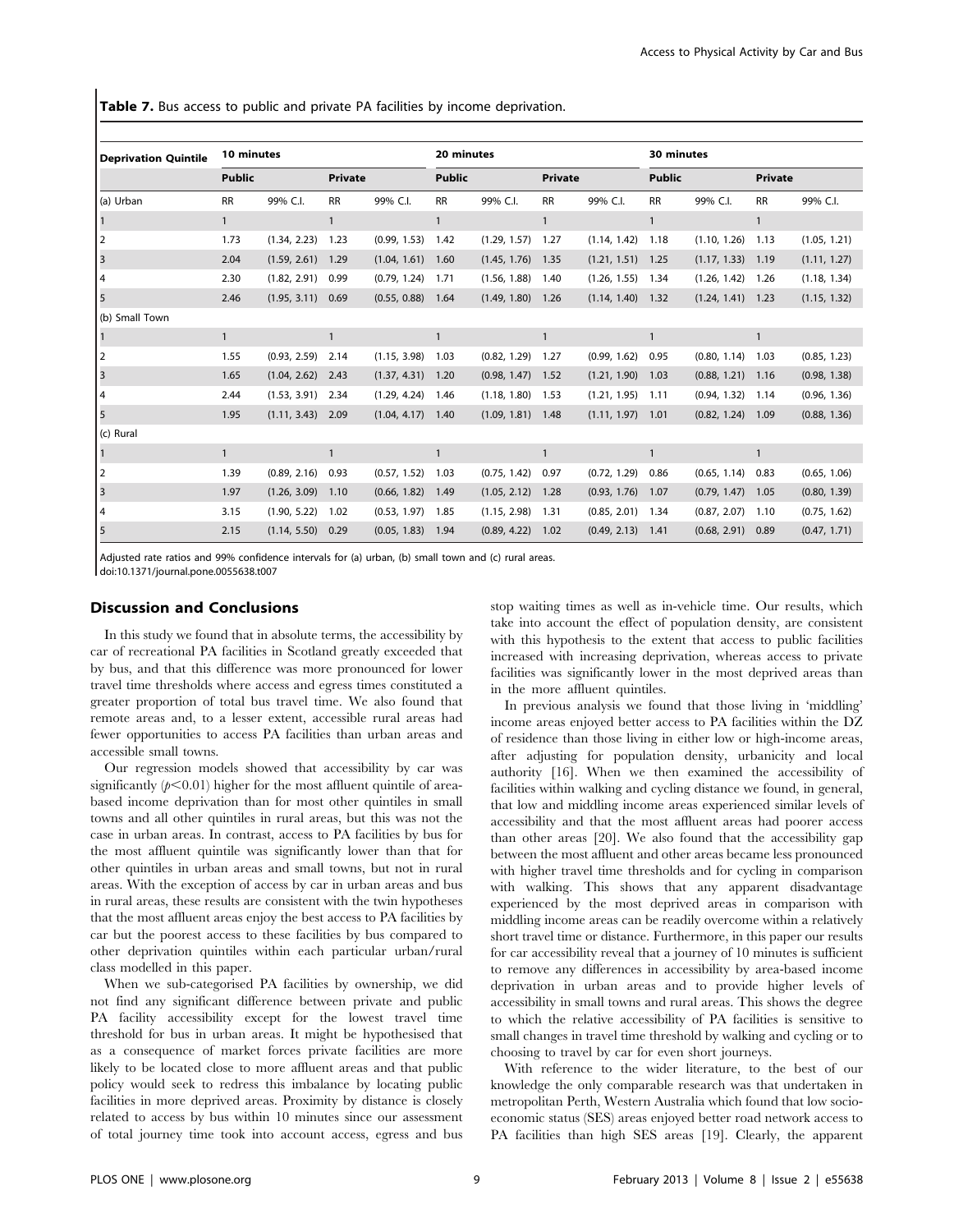disparity between that work and our results on car accessibility may be attributable to the different geographical and social contexts of the two study areas. From a methodological perspective, a strength of our study was that it took into account the effect of road type and geometry-related junction delay on travel times, whereas the Australian study was based solely on road network distance. In addition, different approaches were employed in the determination of accessibility. Whereas we used the cumulative opportunities method, a gravity-based approach was used in the Australian study in which the closer a facility to an origin, the greater its contribution to the accessibility index. We found that differences in accessibility by area-based income deprivation increased when we reduced the travel time threshold and, at the lowest threshold examined (10 minutes), the most affluent areas enjoyed as good if not better access by car, a finding which is apparently at odds with the results of the Australian study. However, as discussed in the previous paragraph, if we were to reduce the car travel time threshold to below 10 minutes (or, alternatively, by considering walk/cycle accessibility), we would anticipate a steeper decline in accessibility in the most affluent areas than elsewhere. This suggests that at least some of the difference between the results of the two studies may be attributable to the method used to calculate accessibility, but in the absence of behavioural data to estimate the deterrent effect of travel time (for different modes) in our study area, it is not possible to pursue this question further using currently available data.

It is clear from our analysis that car ownership is an important factor in determining the level of accessibility to PA facilities enjoyed by an individual. We have seen in Table 2 that there is a considerable variation in the proportion of households without access to a car in Scotland and that a large proportion of Scottish households must rely on non-car modes of transport to use PA facilities. Our results for bus accessibility in urban areas and in small towns showed that the most affluent quintile had a lower level of accessibility than other quintiles. This suggests that bus services are weighted in favour of less well-off areas and that this helps to connect the population of these areas with PA facilities. At the same time, the groups which are most disadvantaged according to our results are those without access to a car and living in the most affluent areas or in rural areas.

An obvious extension to our analysis would be to explore the intersection of car ownership with accessibility by income deprivation and URC. Car ownership data is available for households at DZ level in Scotland but the amount of information on the size and structure of households presented with this data is limited. This means that e.g. the number of cars per adult household member is not known. There is also the added difficulty of interpreting the results since individual household members are likely to have unequal access to any cars owned by their household as a result of driving licences held, work commuting and other such constraints. Nonetheless, we performed a tentative analysis in which we calculated a compound accessibility score for each DZ by weighting car and bus population adjusted accessibilities by the proportion of households with and without a car respectively. We then calculated the median compound accessibility for each travel time threshold and income deprivation quintile nested within urban, small town and rural categories. The full results are shown in Table S3. Despite higher car ownership in rural areas, there remained a clear advantage in compound accessibility for urban areas over rural areas. As expected given the positive association between income and car ownership and the gap between car and bus accessibilities, the most affluent quintile enjoyed the highest level of compound accessibility. In urban areas, compound accessibility declined with increasing deprivation for all travel

time thresholds. In small towns and rural areas this was also the case for the 10 minute travel time threshold, although no trend was apparent for the 20 and 30 minute thresholds.

This paper is one of the few to have examined the accessibility of PA facilities beyond the level of the neighbourhood and is the first to develop a GIS model of car and bus networks for this purpose. One limitation of the model was that it did not take into account the effect of congestion-related delays on car travel times. Another limitation was that we assumed a constant speed for access to and egress from bus services which did not take into account the effect of the roadway environment on such speeds. Likewise, the effect of bus service frequency on accessibility was not fully accounted for. As described in the methods section, bus stop waiting times were estimated to be a function of the service headway up to a maximum of five minutes, based on the assumption that passengers would have prior knowledge of the timetable and so would schedule their journey accordingly. However, this does not take into account any underutilised time at home or at the PA facility, which would tend to be greater for routes with less frequent services, nor does it capture the effect of constraints placed by (or upon) other activities on journey planning.

With the exception of disaggregating the PA facility data set along public/private ownership lines, we took no account of potential preferences for particular types of facility in our analysis. We know from population health surveys in Great Britain that preferences for different forms of PA vary by age and gender [5– 6]. It is also reasonable to infer that the attractiveness of different forms of sport/exercise is socially and culturally dependent. We have partly addressed the issue of varying potential preferences for different types of PA facility in a companion paper in which we classified facilities by the intensity of PA offered [42]. With a suitable data set it would also be possible to examine differential access to facilities with specific attributes such as the availability of specialist coaching and reserved sessions for particular demographic groups. It would also be appropriate to widen the scope of the research to include opportunities for PA in informal settings.

The cumulative opportunities accessibility measure used in this research reveals the total number of PA facilities available to an individual within a specified travel time. We examined the accessibility gradient across three travel time thresholds. Our approach did not take into account the distance or time individuals were prepared to travel to reach PA facilities. Recent evidence from Australia revealed that the average network distance travelled to formal recreational facilities was around 5.5km [43]. In future research, therefore, it would be useful to explore how far individuals are prepared to travel to undertake PA in a Scottish context, and how this varies by mode and by sex, gender and other socio-economic characteristics. Furthermore, it is recognised that the value of accessibility above a certain satisfactory and sufficient level depends on the degree, or the diversity, of choice available [44]. This means that, for example, if a community had two accessible swimming pools but no facilities for tennis, the provision of a tennis facility would tend to add more value to the community than the provision of an additional swimming pool. This ''value'' may arise in satisfying a taste for variety in PA (e.g. using facilities with different attributes, taking part in different forms of PA) or in providing opportunities for novices to try out different forms of sport/exercise. The provision of an appropriate mix of facilities is also important in satisfying different preferences at household or community level as discussed in the preceding paragraph. Alternative formulations of accessibility have been proposed in the literature to capture diversity (see, for example, [45]) and there is clearly scope to extend our research in this direction.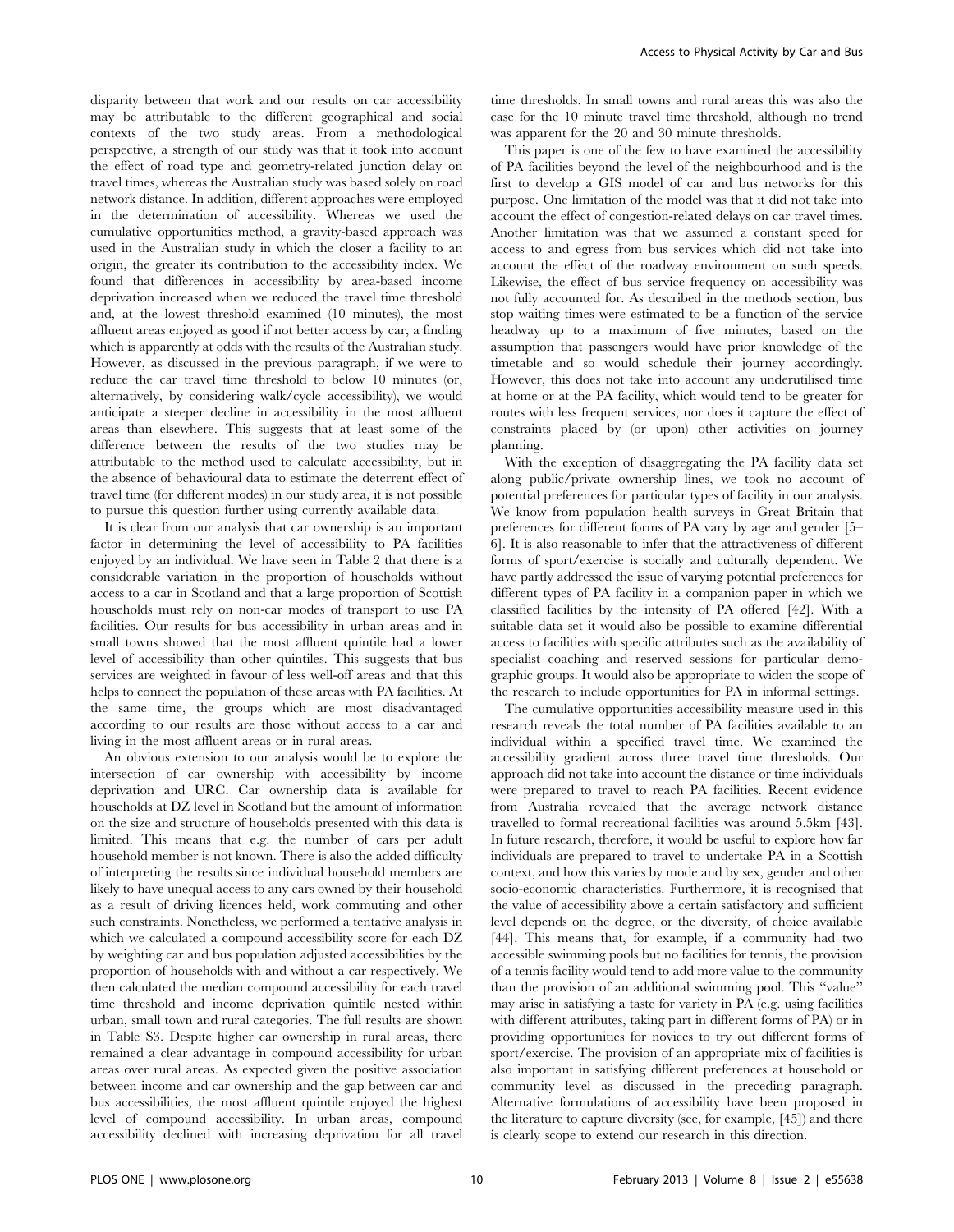The Scottish Government recognises the link between poor health and deprivation [46] and it views increasing physical activity as an important component of its policy to tackle ill-health [47–48]. Furthermore, increasing participation in sport is regarded as an important legacy of the 2012 London Olympic Games [49] and the XX Commonwealth Games in Scotland [50]. The aim of this study was to examine how accessibility to PA facilities by car and bus varies by area deprivation and thereby identify which groups are least well-served by the provision of PA facilities. We have shown that, when considering urban areas and small towns, residents of the most affluent areas without access to a car have the least good access to PA facilities. (Table 2 shows that a non-trivial number of households in the most affluent areas of Scotland do not own a car). This highlights the need for planners to consider all those without access to a car, not simply those living in more deprived areas, when determining the number and location of public PA facilities and in securing commitments towards local PA facilities from developers of new housing schemes. It has particular implications for the construction of affordable housing within larger housing developments on the periphery of existing settlements where high quality public transport is less likely to be commercially viable. This means that households without access to a car would be better off (in terms of access to PA facilities) if they were to live in more deprived areas. Even for low-income households with access to a car and living in the most affluent areas, the proportion of income spent on transportation tends to be particularly high [51]. Part of the solution, therefore, lies in ensuring that public policy encourages investment in local PA facilities where possible. This would also have the effect of integrating and aligning policies on sports participation and reduction in carbon emissions from motorised transport. Where this is not possible, for reasons of finance, low rates of demand, lack of available land and suchlike, consideration should be given to clustering PA facilities in areas of high public transport accessibility. Measures to support cycling which provides relatively inexpensive access to mid-range destinations within a reasonable travel time would also be valuable. The picture in remote and rural areas is different in that there is no clear trend in accessibility of PA facilities with increasing deprivation. Although relevant, the

#### References

- 1. Department of Health (2011) Start active, stay active: a report on physical activity for health from the four home countries' Chief Medical Officers. London.
- 2. Jones A, Bentham G, Foster C, Hillsdon M, Panter J (2007) Foresight: Tackling obesities: future choices - obesogenic environments - evidence review. London. 3. Frank L, Engelke PO, Schmid TL (2003) Community design: The impact of the
- built environment on physical activity. Washington: Island Press.
- 4. Handy SL, Boarnet MG, Ewing R, Killingsworth RE (2002) How the built environment affects physical activity - Views from urban planning. American Journal of Preventive Medicine 23: 64–73.
- 5. Bradshaw P, Bromley C, Corbett J, Day J, Doig M, et al. (2012) The Scottish Health Survey 2011: Volume 1 - Adults. National Statistics.
- 6. Belanger M, Townsend N, Foster C (2011) Age-related differences in physical activity profiles of English adults. Preventice Medicine 52: 247–249.
- 7. Scottish Government (2009) People and sport in Scotland: Results from the Scottish Household Survey Culture and Sport module 2007/2008. Scottish Government.
- 8. Estabrooks P, Lee R, Gyurcsik N (2003) Resources for physical activity participation: Does availability and accessibility differ by neighborhood socioeconomic status? Annals of Behavioral Medicine 25: 100–104.
- 9. Powell LM, Slater S, Chaloupka FJ, Harper D (2006) Availability of physical activity-related facilities and neighborhood demographic and socioeconomic characteristics: a national study. American Journal of Public Health 96: 1676– 1680.
- 10. Gordon-Larsen P, Nelson MC, Page P, Popkin BM (2006) Inequality in the Built Environment Underlies Key Health Disparities in Physical Activity and Obesity. Pediatrics 117: 417–424.

policy measures discussed above are likely to play a less important role because either they are more difficult to implement or are less effective largely as a result of lower population densities. One of the key problems across parts of Scotland is the lack of access to a regular bus service. In these situations, provision of demand responsive transport offering greater flexibility and wider network coverage is an important part of the solution [52].

## Supporting Information

Figure S1 Map of the city of Edinburgh which formed part of the study area. The map illustrates the GIS transport network model and shows the locations of PA facilities (by ownership type public, private and other) and the road and bus networks (by service frequency).

(DOC)

Table S1 Rate ratio of PA facilities accessible by car within a travel time of 10, 20 and 30 minutes of urban, small town and rural areas by income deprivation.

(DOC)

Table S2 Rate ratio of PA facilities accessible by car within a travel time of 10, 20 and 30 minutes of urban, small town and rural areas by income deprivation. (DOC)

Table S3 Median compound accessibility by income deprivation and urban/rural classification.

(DOC)

## Acknowledgments

The authors are grateful to sportscotland for supplying the data on recreational facilities, to Duncan Lee and Geoff Der for statistical advice and the constructive comments of three anonymous reviewers.

#### Author Contributions

Conceived and designed the experiments: NF DO AE. Analyzed the data: KL YW NF. Wrote the paper: NF KL DO AE.

- 11. Moore LV, Diez Roux AV, Evenson KR, McGinn AP, Brines SJ (2008) Availability of Recreational Resources in Minority and Low Socioeconomic Status Areas. American Journal of Preventive Medicine 34: 16–22.
- 12. Lee RE, Cubbin C, Winkleby M (2007) Contribution of neighbourhood socioeconomic status and physical activity resources to physical activity among women. Journal of Epidemiology and Community Health 61: 882–890.
- 13. van Lenthe FJ, Brug J, Mackenbach JP (2005) Neighbourhood inequalities in physical inactivity: the role of neighbourhood attractiveness, proximity to local facilities and safety in the Netherlands. Social Science & Medicine 60: 763–775.
- 14. Billaudeau N, Oppert JM, Simon C, Charreire H, Casey R, et al. (2011) Investigating disparities in spatial accessibility to and characteristics of sport facilities: Direction, strength, and spatial scale of associations with area income. Health & Place 17: 114–121.
- 15. Hillsdon M, Panter J, Foster C, Jones A (2007) Equitable Access to Exercise Facilities. American Journal of Preventive Medicine 32: 506–508.
- 16. Lamb KE, Ferguson NS, Wang Y, Ogilvie D, Ellaway A (2010) Distribution of physical activity facilities in Scotland by small area measures of deprivation and urbanicity. International Journal of Behavioral Nutrition and Physical Activity 7. Available: http://www.ijbnpa.org/content/7/1/76. Accessed 2011 Oct 24.
- 17. Macintyre S, Macdonald L, Ellaway A (2008) Do poorer people have poorer access to local resources and facilities? The distribution of local resources by area deprivation in Glasgow, Scotland. Social Science & Medicine 67: 900–914.
- 18. Panter J, Jones A, Hillsdon M (2008) Equity of access to physical activity facilities in an English city. Preventive Medicine 46: 303–307.
- 19. Giles-Corti B, Donovan RJ (2002) Socioeconomic Status Differences in Recreational Physical Activity Levels and Real and Perceived Access to a Supportive Physical Environment. Preventive Medicine 35: 601–611.